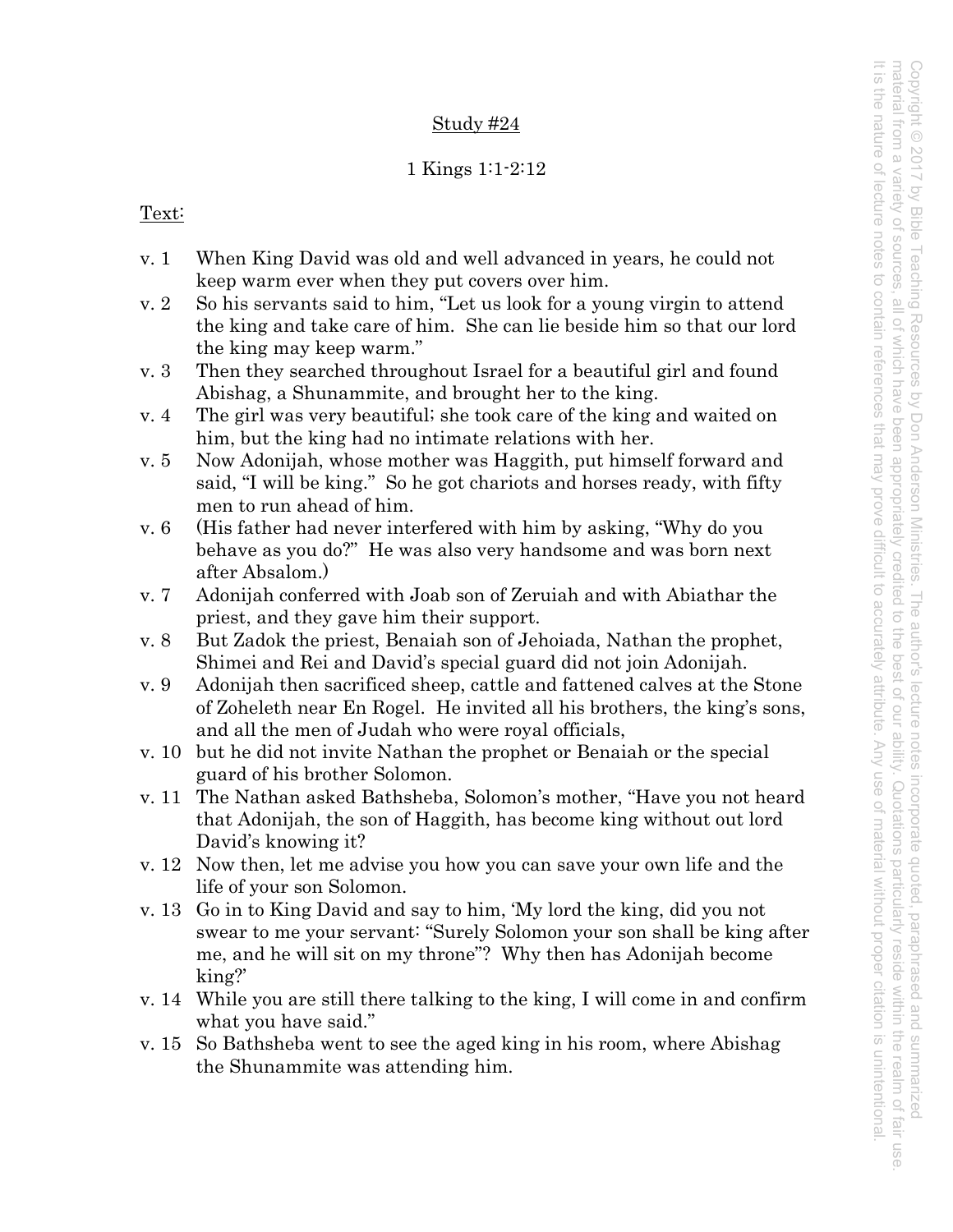- v. 16 Bathsheba bowed low and knelt before the king. "What is it you want?" the king asked.
- v. 17 She said to him, "My lord, you yourself swore to me your servant by the Lord your God: 'Solomon your son shall be king after me, and he will sit on my throne.'
- v. 18 But now Adonijah has become king, and you, my lord the king, do not know about it.
- v. 19 He has sacrificed great numbers of cattle, fattened calves, and sheep, and he invited all the king's sons, Abiathar the priest and Joab the commander of the army, but he has not invited Solomon your servant.
- v. 20 My lord the king, the eyes of all Israel are on you, to learn from you who will sit on the throne of my lord the king after him.
- v. 21 Otherwise, as soon as my lord the king is laid to rest with his fathers, I and my son Solomon will be treated as criminals."
- v. 22 While she was still speaking with the king, Nathan the prophet arrived.
- v. 23 And they told the king, "Nathan the prophet is here." So he went before the king and bowed with his face to the ground.
- v. 24 Nathan said, "Have you, my lord the king, declared that Adonijah shall be king after you, and that he will sit on your throne.?
- v. 25 Today he has gone done and sacrificed great numbers of cattle, fattened calves, and sheep. He has invited all the king's sons, the commanders of the army and Abiathar the priest. Right now they are eating and drinking with him saying, 'Long live King Adonijah!'
- v. 26 But me your servant, and Zadok the priest, and Benaiah son of Jehoiada, and your servant Solomon he did not invite.
- v. 27 Is this something my lord the king has done without letting his servants know who should sit on the throne of my lord the king after him?"
- v. 28 Then King David said, "Call in Bathsheba." So she came into the king's presence and stood before him.
- v. 29 The king then took an oath: "As surely as the Lord lives, who has delivered me out of every trouble,
- v. 30 I will surely carry out today what I swore to you by the Lord, the God of Israel: Solomon your son shall be king after me, and he will sit on my throne in my place."
- v. 31 Then Bathsheba bowed low with her face to the ground and, kneeling before the king, said, "May my lord King David live forever!"
- v. 32 King David said, "Call in Zadok the priest, Nathan the prophet and Benaiah son of Jehoiada." When they came before the king,
- v. 33 he said to them: "Take your lord's servants with you and set Solomon my son on my own mule and take him down to Gihon.
- v. 34 There have Zadok the priest and Nathan the prophet anoint him king over Israel. Blow the trumpet and shout, 'Long live King Solomon!'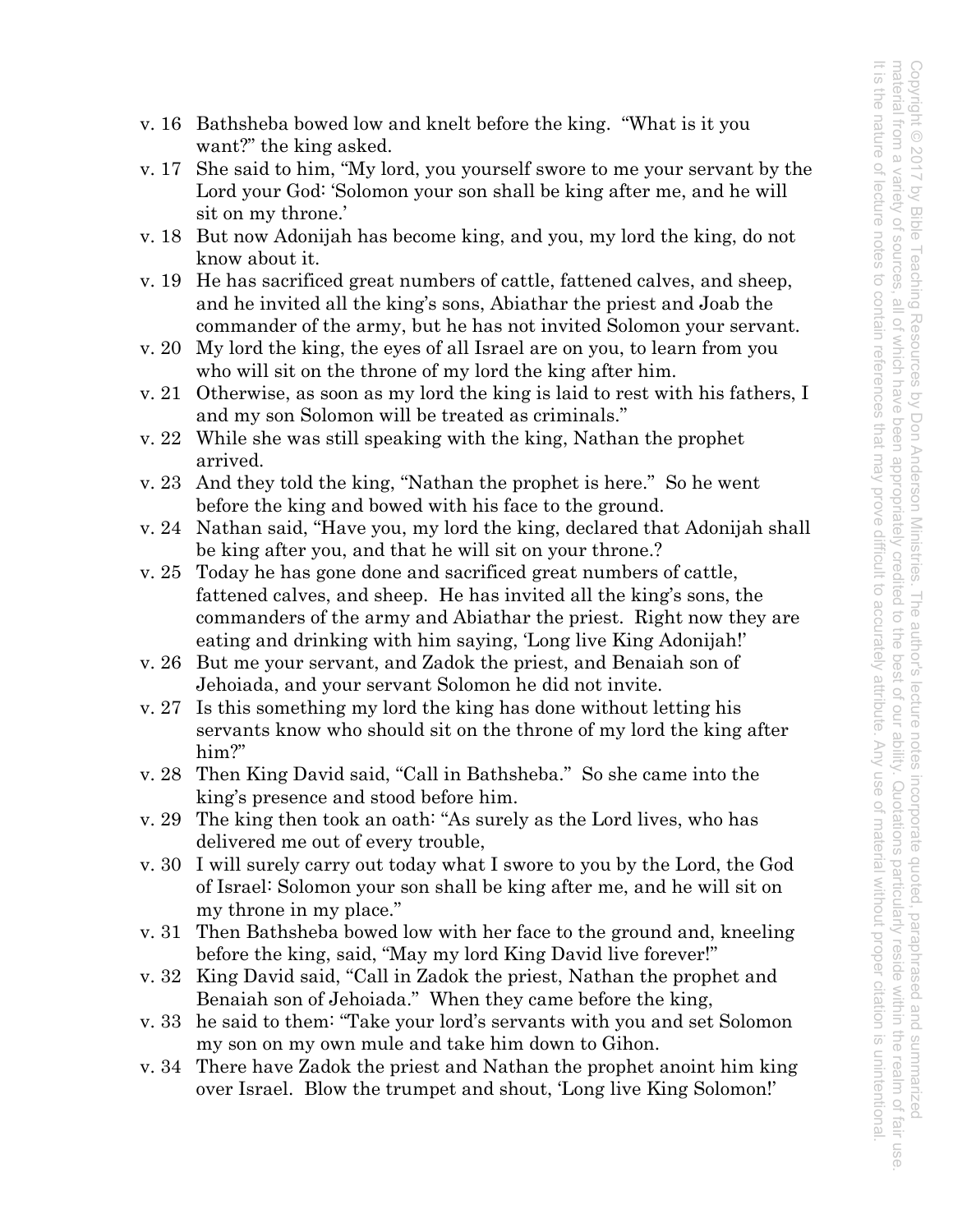- v. 35 Then you are to go up with him, and he is to come and sit on my throne and reign in my place. I have appointed him ruler over Israel and Judah."
- v. 36 Benaiah son of Jehoiada answered the king, "Amen! May the Lord, the God of my lord the king, so declare it.
- v. 37 As the Lord was with my Lord the king, so may he be with Solomon to make his throne even greater than the throne of my lord King David!"
- v. 38 So Zadok the priest, Nathan the prophet, Benaiah son of Jehoiada, the Kerethites and the Pelethites went down and put Solomon on King David's mule and escorted him to Gihon.
- v. 39 Zadok the priest took the horn of oil from the sacred tent and anointed Solomon. Then they sounded the trumpet and all the people shouted "Long live King Solomon!"
- v. 40 And all the people went up after him, playing flutes and rejoicing greatly, so that the ground shook with the sound.
- v. 41 Adonijah and all the guests who were with him heard it as they were finishing their feast. On hearing the sound of the trumpet, Joab asked, "What's the meaning of all the noise in the city?"
- v. 42 Even as he was speaking, Jonathan son of Abiathar the priest arrived. Adonijah said, "Come in. A worthy man like you must be bringing good news."
- v. 43 "Not at all!" Jonathan answered. "Our lord King David has made Solomon king.
- v. 44 The king has sent with him Zadok the priest, Nathan the prophet, Benaiah son of Jehoiada, the Kerethites and the Pelethites, and they have put him on the king's mule,
- v. 45 and Zadok the priest and Nathan the prophet have anointed him king at Gihon. From there they have gone up cheering, and the city resounds with it. That's the noise you hear.
- v. 46 Moreover, Solomon has taken his seat on the royal throne.
- v. 47 Also, the royal officials have come to congratulate our lord King David, saying, 'May your God make Solomon's name more famous than yours and his throne greater than yours!" And the king bowed in worship on his bed
- v. 48 and said, 'Praise be to the Lord, the God of Israel, who has allowed my eyes to see a successor on my throne today.'"
- v. 49 At this, all Adonijah's guests rose in alarm and dispersed.
- v. 50 But Adonijah, in fear of Solomon, went and took hold of the horns of the altar.
- v. 51 Then Solomon was told, "Adonijah is afraid of King Solomon and is clinging to the horns of the altar. He says, 'Let King Solomon swear to me today that he will not put his servant to death with the sword.'"
- v. 52 Solomon replied, "If he shows himself to be a worthy man, not a hair of his head will fall to the ground; but if evil is found in him, he will die."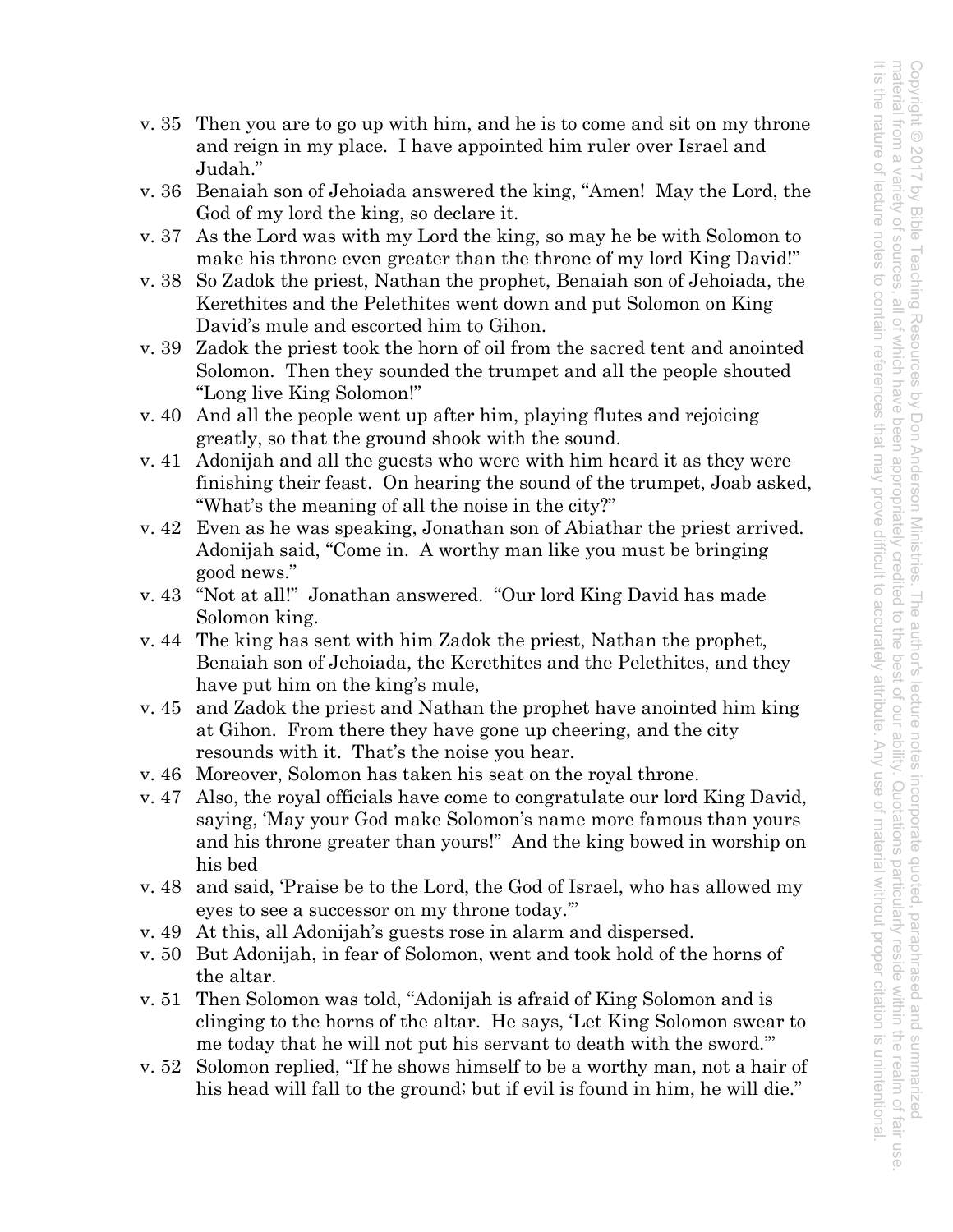- v. 53 Then King Solomon sent men, and they brought him down from the altar. And Adonijah came and bowed down to King Solomon, and Solomon said, "Go to your home."
- chap. 2:v. 1 When the time drew near for David to die, he gave a charge to Solomon his son.
- v. 2 "I am about to go the way of all the earth," he said. "So be strong, show yourself a man,
- v. 3 and observe what the Lord your God requires: Walk in his ways, and keep his decrees and commands, his laws and requirements , as written in the Law of Moses, so that you may prosper in all you do and wherever you go,
- v. 4 and that the Lord may keep his promise to me: 'If your descendants watch how they live, and if they walk faithfully before me with all their heart and soul, you will never fail to have a man on the throne of Israel.'
- v. 5 "Now you yourself know what Joab son of Zeruiah did to me - what he did to the two commanders of Israel's armies, Abner son of Ner and Amasa son of Jether. He killed them, shedding their blood in peacetime as if in battle, and with that blood stained the belt around his waist and the sandals on his feet.
- v. 6 Deal with him according to your wisdom, but do not let his gray head go down to the grave in peace.
- v. 7 "But show kindness to the sons of Barzillai of Gilead and let them be among those who eat at your table. They stood by me when I fled from your brother Absalom.
- v. 8 "And remember, you have with you Shimei son of Gera, the Benjamite from Bahurim, who called down bitter curses to me the day I went to Mahanaim. When he came down to meet me at the Jordan, I swore to him by the Lord; 'I will not put you to death by the sword.'
- v. 9 But now, do not consider him innocent. You are man of wisdom; you will know what to do to him. Bring his gray head down to the grave in blood."
- v. 10 Then David rested with his fathers and was buried in the City of David.
- v. 11 He had reigned forty years over Israel - seven years in Hebron and thirty-three in Jerusalem.
- v. 12 So Solomon sat on the throne of his father David, and his rule was firmly established.

## Introduction:

Richard J. Foster the author of Celebration of Discipline has written a brand new work that has just been released called <u>Money, Sex & Power: The</u>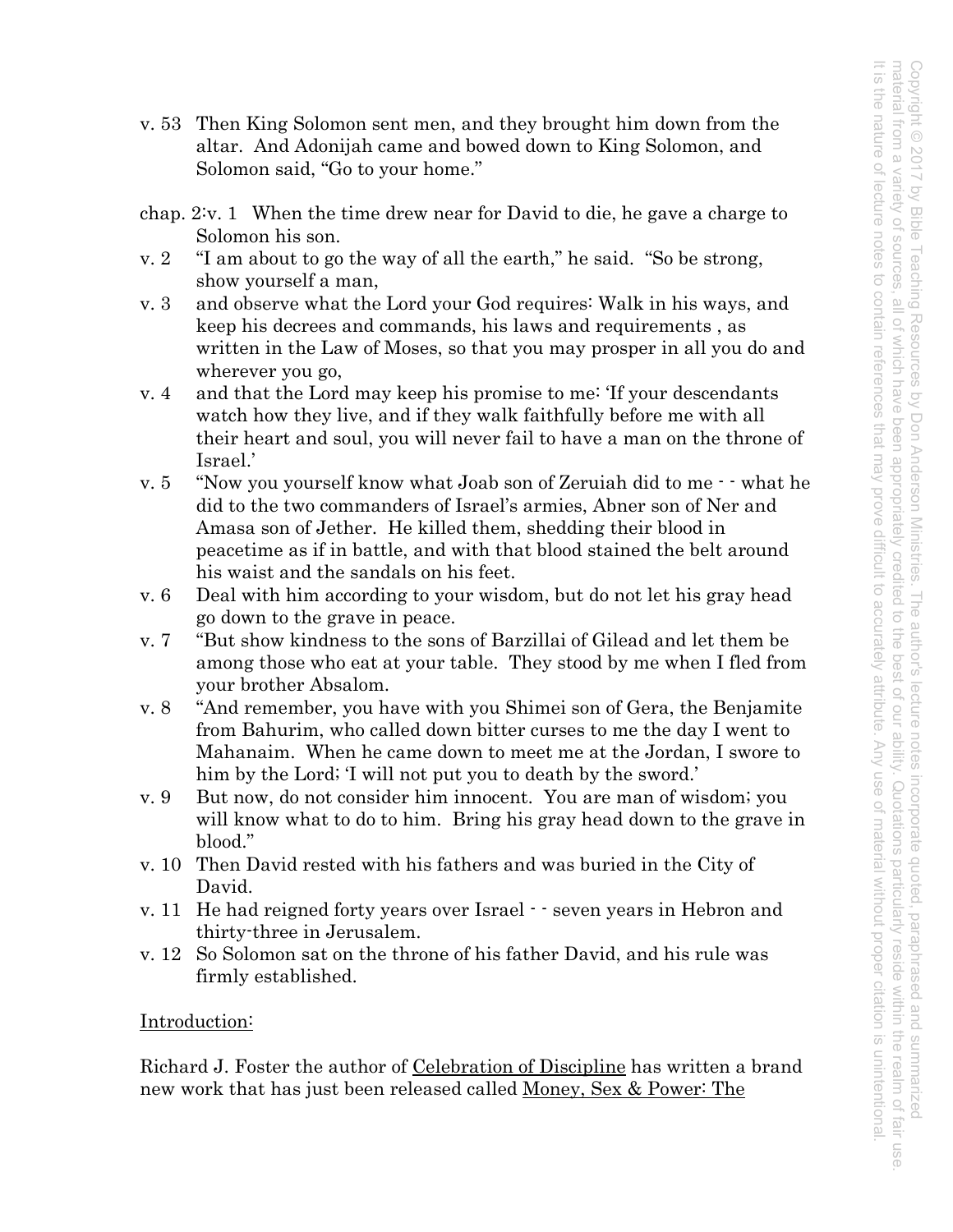Challenge of the Disciplined Life. He says: (pp. 4&5) 'Thomas a'Kempis: "It is vanity to seek riches that shall perish and to put one's hope in them. It is vanity also to aspire to honors and to climb to high degree. It is vanity to follow the lust of the flesh."

#### Themes of the Centuries

Money, sex, and power are three of the great ethical themes that have concerned human beings throughout the centuries. It was these three things that Dostoevsky dealt with so sensitively in his masterpiece "The Idiot". In this novel the Christ-figure, Prince Myshkin, is thrust into a culture obsessed with wealth, power, and sexual conquest. But the prince himself has no pride, no greed, no malice, no envy, no vanity, and no fear. His behavior is so abnormal that people do not know what to think of him. They thrust him because of his innocence and simplicity, yet his lack of ulterior motives causes them to conclude that he is an idiot.

Skillfully Dostoevsky weaves the themes of money, sex, and power through the story, contrasting the spirit of the prince with all those around him. Of him, the narrator notes, "He did not care for pomp or wealth, nor even for public esteem, but cared only for the truth!" In a letter, Dostoevsky himself said of the prince, "My intention is to portray a truly beautiful soul."

The aristocratic society of Dostoevsky's time could not comprehend an individual like Prince Myshkin, but then neither can modern society. Imagine Myshkin making a guest appearance in a television soap opera. The script writers would not know what to do with a person who had no desire for possessions, no craving for sexual conquest, no need for domination.

Of course, the real question throughout the novel is, Who really is the idiot? Perhaps the true fool is the person whose life is dominated by greed and power and sexual conquest.

Of course, Dostoevsky is only representative of a long line of individuals and groups who have given serious and sustained attention to the themes of money, sex, and power. Virtually every major thinker and every great movement have wrestled with these issues. The ancient monastic vows of poverty, chastity, and obedience were a direct response to the issues of money, sex, and power. Or think of the Puritans, who answered the question with their emphasis upon industry, faithfulness, and order. We can learn much by giving attention to their efforts.

Isn't it ironic that these three things are left behind when we die. Money Luke 12:19,20 – "And I will say…"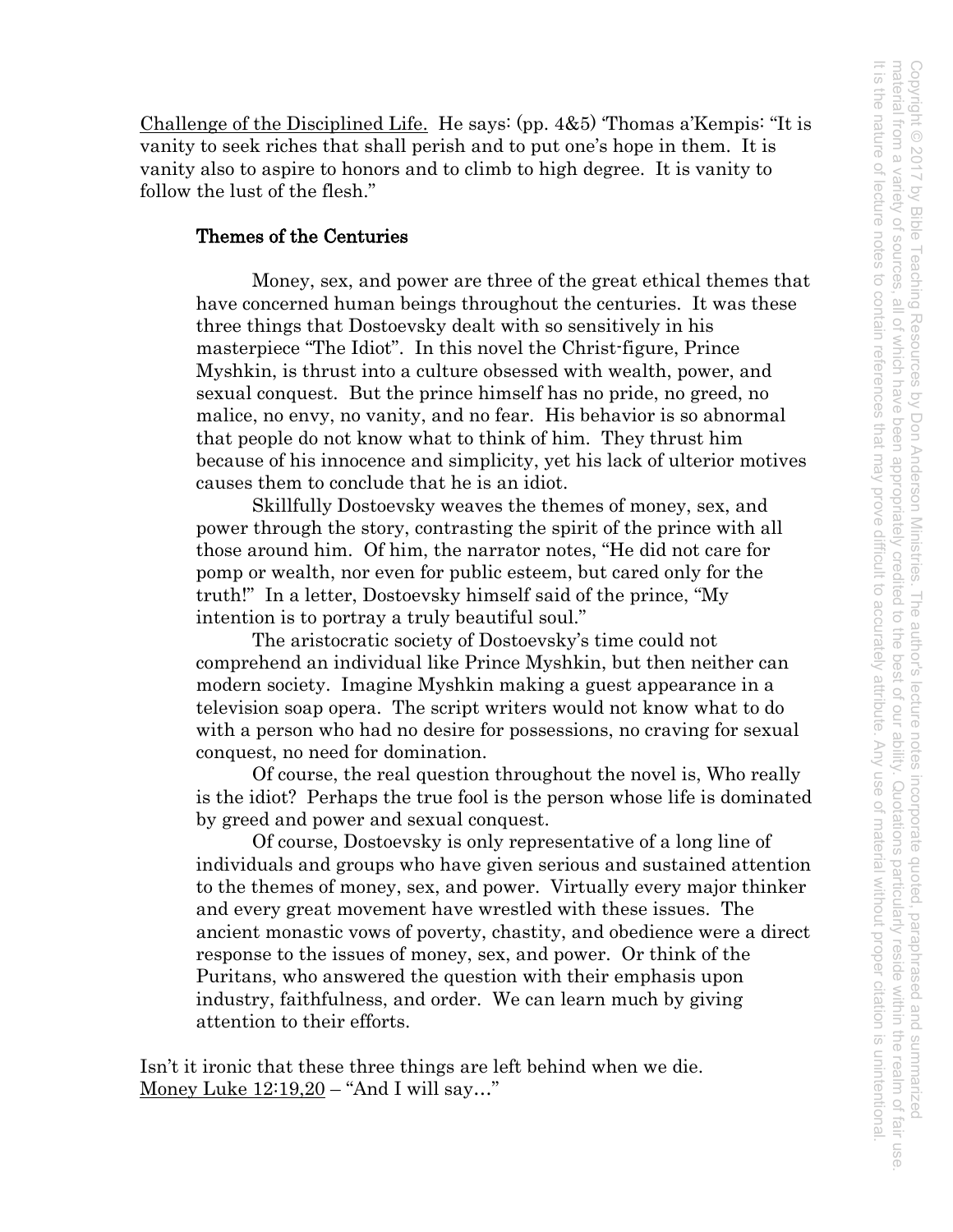Sex Luke 20:34,35- "And Jesus said to them: "The sons of this age marry and are given in marriage, but those who are considered worthy to attain to that age and the resurrection from the dead, neither marry, nor are given in marriage."

Power Philippians 2:9-11 – "Therefore also God highly exalted Him, and bestowed on Him the name which is above every name. That at the name of Jesus every knee should bow, of those who are in heaven, and on earth, and under the earth and that every tongue should confess that Jesus Christ is Lord to the glory of God the Father."

"Bring forth the royal diadem…"

1 John 2:15-17 – "Do not love the world nor the things in the world. If anyone loves the world, the love of the Father is not in him. For all that is in the world, the lust of the flesh and the lust of the eyes and the boastful pride of life, is not from the Father, but is from the world. And the world is passing away, and also its lust; but the one who does the will of God abides forever…)

#### 1 Chronicles 29:28

"He died at a good old age, having enjoyed long life, wealth and honor." Charles Swindoll calls this "the end of an era." For forty significant years David has reigned as king over Israel. Although checkered with failure and periodic lapses into carnality, David's rule was marked mainly by godliness and strength. The young shepherd lad matured into a gallant and handsome warrior, a model of determination, and a never-to-be-forgotten statesmen who walked with God. In this study we find David old and perhaps physically stooped. He is facing that inevitable hour through which all must pass. Death is near and real, but so are the memories, so are the emotions. Surrounded by his son, the king-elect Solomon, and an assembly of loyal followers, King David dreams, rejoices, gives advice, prays, and finally dies, ending an era that would never again be duplicated in the annals of history."

#### Acts 13:36

"For when David had served God's purpose in his own generation, he fell asleep. He was buried with his fathers and his body decayed."

When a man of God dies, nothing of God dies with him. And when a man of God dies, none of his principles dies.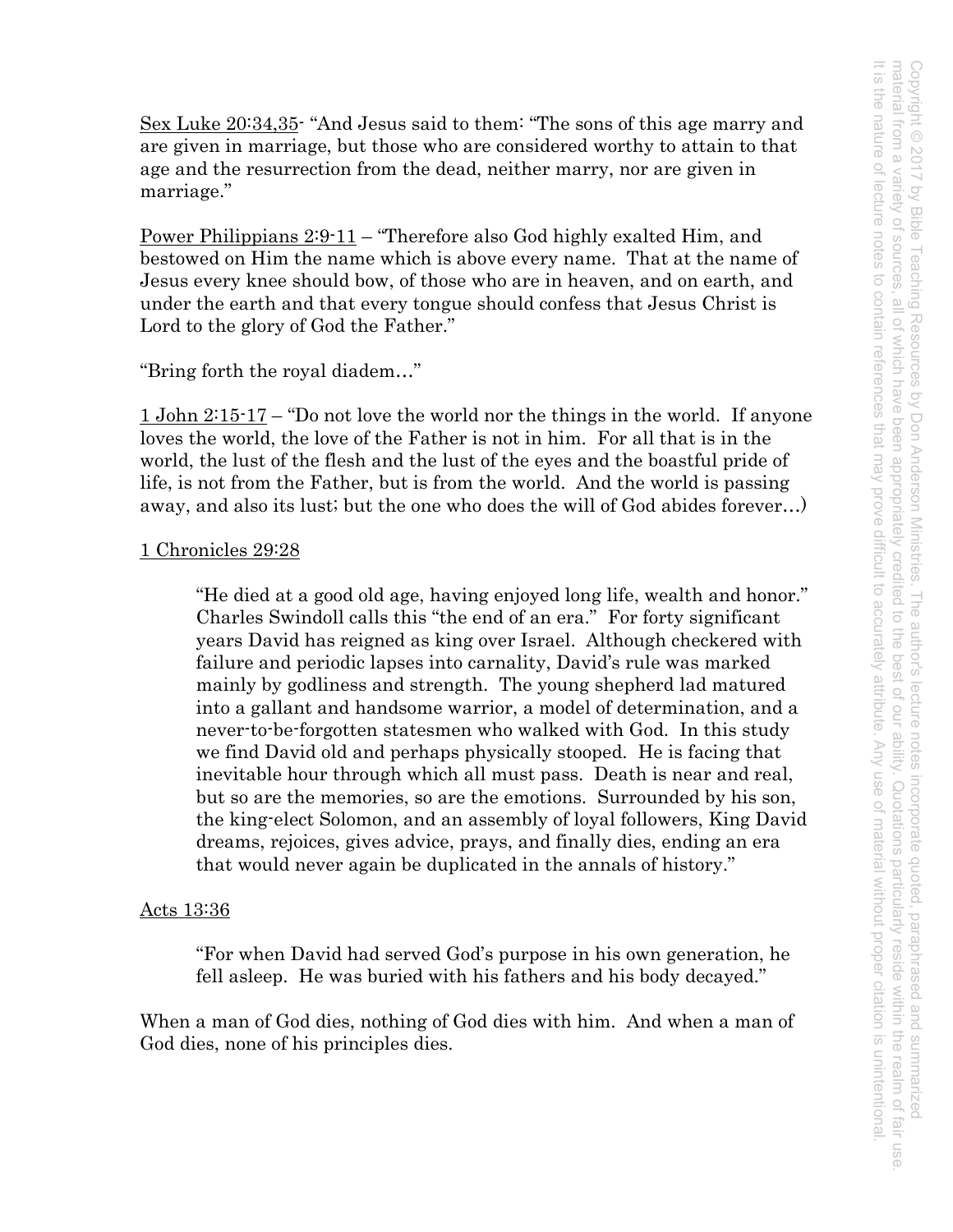David dies full of years, full of riches, and full of honor. That is the way he died. Every day brings you closer to it. You live one day at a time. The trouble with life is that it is so daily. If life came in years, it would be a snap, but it is every day. What are you doing with your life? What is the purpose of your life? To serve God in your generation.

Margaret N. Barnhouse in her book That Man Barnhouse says, "Dr. Barnhouse, when he spoke of Psalm 23 said the following: "Suppose a mother has a son in the service. She doesn't know when he'll be home, but she goes about saying, 'When John comes home, he'll dig the garden.' 'When John comes home, he'll fix the window shade.' 'When John comes home, he…' 'When John comes home, he…' Then one day there is the sound of a step on the stair, the door is flung open, she looks up and cries, 'John! You!' Now, why did she change from 'John he…' to 'John, you…'? Because John had come in the door. Now listen: 'The Lord is my shepherd; I shall not want, he maketh me to lie down in green pastures; he leadeth me beside the still waters. He restoreth my soul: he leadeth me in the paths of righteousness for his name's sake.' But [and at this point Dr. Barnhouse leaned forward over the pulpit] 'Yea, though I walk through the valley of the shadow of death, I will fear no evil: for  $\cdot \cdot$ " He stopped, and without a break "Thou!" breathed up from the audience like a prayer. He echoed softly "Thou! 'Thou art with me.' Thou hast come for me, oh, my Savior. I do not walk the valley of the shadow of death alone. Jesus Christ comes into the room as a real presence at the moment of death to enfold me in His arms and take me as His own to the Father's house." Faces all around me were radiant, although eyes - including mine - - were blurred with tears. Doug cried out, "I'm afraid!" but at the moment of his death I knew he was afraid no longer, and now I knew why: "Thou!"

1 Kings 1:v. 1 When King David was old and well advanced in years, he could not keep warm even when they put covers over him.

(At my age I don't even by green bananas!)

The scene of out story opens with the king getting old. He's about 70 years old in the study before us.

David in his old age evidently was beginning to have circulatory problems, and he could just not keep warm even when they put covers on him.

Hercus points out, "We have arrived at the closing years of David's life. The evening of his days set in peace. The storm, the tempest, the external tumult, the fiery passion were calmed. In the stillness of a placid old age, he was sinking to his rest."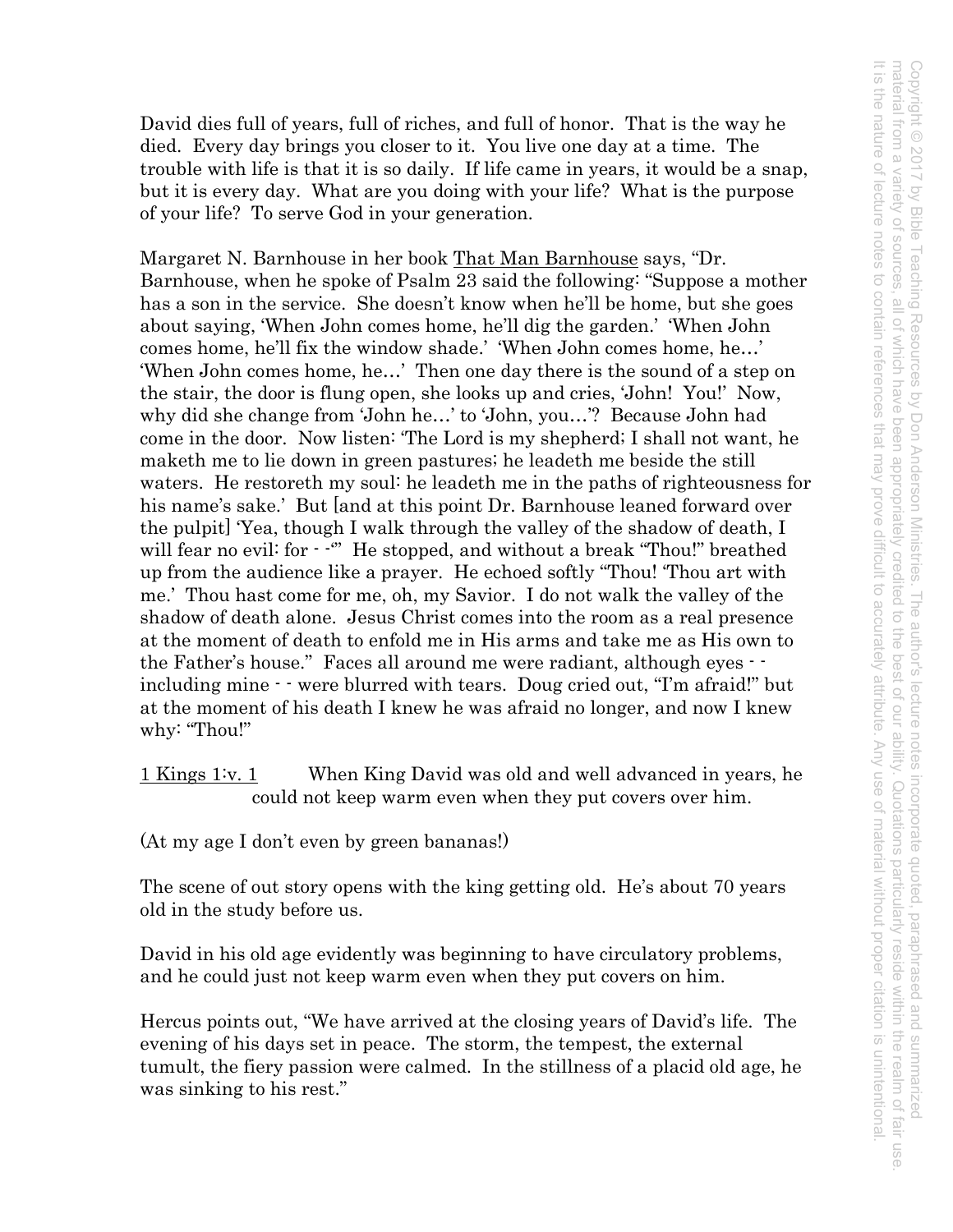We have come to the 40th year of David's reign, and the 70th year of his life. The infirmities of age have crept upon him and enfeebled his body, though his mental vigor was still unimpaired and the song of faith and praise still sounded from his aged lips. Many men, warriors, and statesmen are vigorous and active at this age, but David's life had been abnormally trying. Both body and spirit had passed through extraordinary labors. The hardships of the early days of exile, the military toils of later years and the terrible mental conflicts which he had experienced affected his bodily constitution; and during the last months of his earthly existence, he was confined to his couch.

## Psalm 11:7

"For the Lord is righteous; he loves righteousness. The upright will behold his face."

## Psalm 17:15

"As for me, I shall behold thy face in righteousness. I will be satisfied with thy likeness when I awake."

## Psalm 90:12

"So teach us to number our days, that we may present to thee a heart of wisdom."

v. 2 So his servants said to him, "Let us look for a young virgin to attend to the king and take care of him. She can lie beside him so that our lord the king may keep warm."

(The servants knew the old man well and what would please him the most." (Insatiable sex drive | Sex Olympics gold medal winner | Pretty girl came in: saintly minister: Back again | "O make it right, make me a boy again just for tonight!)

## Eccles. 4:11

"Also, if two lie down together, they will keep warm, but how can on keep warm alone?"

David certainly doesn't argue or resist this suggestion of the servants on this occasion to solve David's chill problem.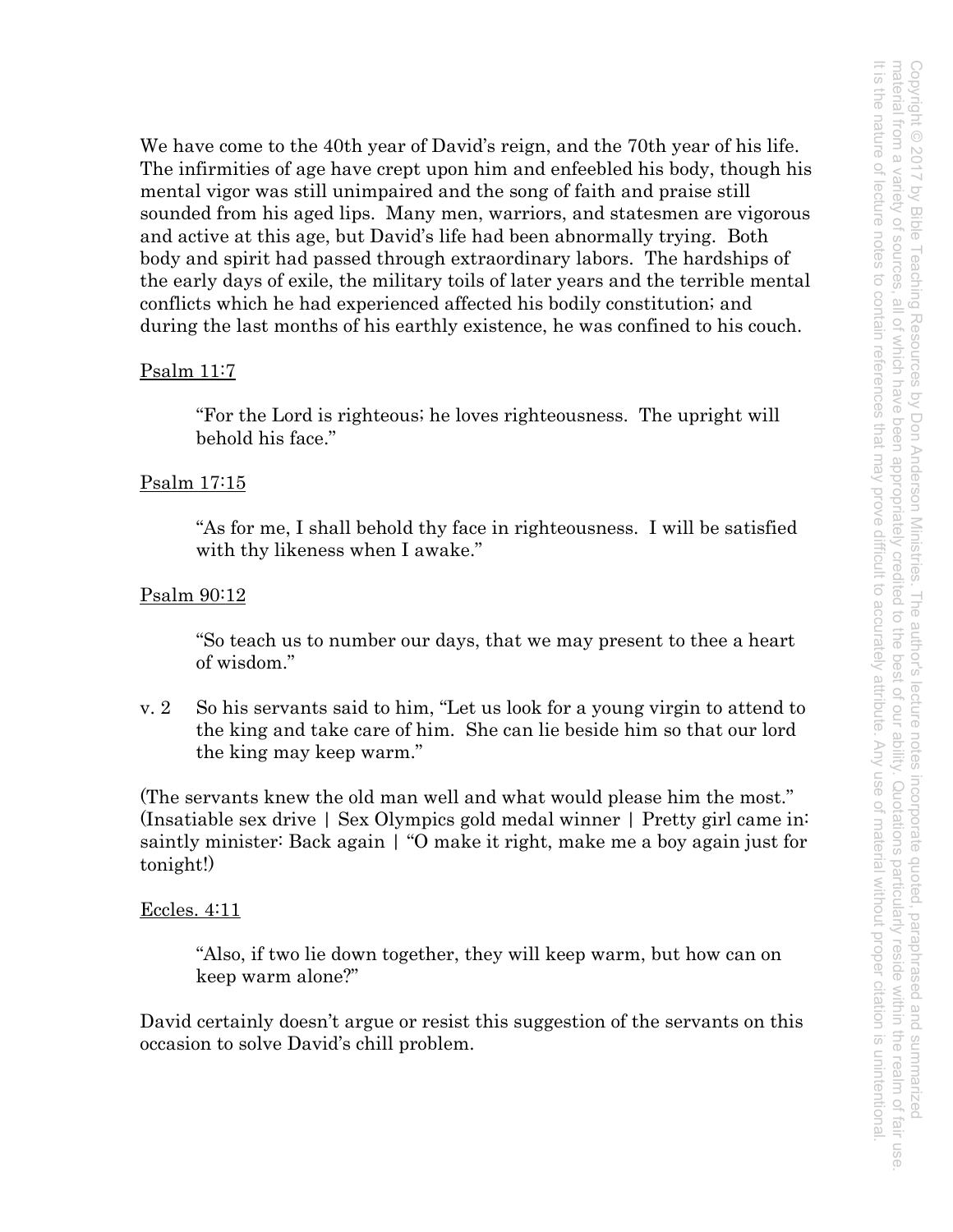Dr. Paul Jorden says, "Now that is a rather earthly way of letting us know the condition of David. His servants, fully aware of his passion and lifestyle, though such a solution would be pleasing and helpful to David. I am not sure what they had in mind with the beautiful and young Abishag serving and cherishing the king but there is no question in that last phrase 'the king knew her not.' When we came to the section in the Homebuilder's Class, I mentioned to my wife Janet about the servants bringing Abishag in to keep David warm. And she said, 'Isn't it a shame they didn't have electric blankets?'

You notice David doesn't argue. This is kind of like a death wish. What a way to go!

I have told Dr. Knarr that when it's time for me to go, just hook me up to chocolate syrup and let me go on home to glory.

(I'm going home and ask my wife for a hot blonde to keep me warm when I get the shivers and shakes of old age because I never did like electric blankets!"

v. 3 Then they searched throughout Israel for a beautiful girl and found Abishag, a Shunammite, and brought her to the king.

In my mind's eye I see that they ran full-fledged MISS ISRAEL CONTEST, with candidates representing all the different cities. Miss Shunam won the contest and was crowned Miss Israel. Miss Jerusalem was first runner-up, and Miss Beersheba was second runner-up.

It reminds me of the words of the Lord through Nathan the prophet in 2 Samuel 12 "And if all this had been too little, I would have given you even more."

(God is so good when we let him do it his way!)

The Lord is saying in this final provision for David's need, "See, I can work thins out to take care of you, and to meet your needs, and to make you happy and fulfilled. You just got into trouble because you acted independent of me to try to satisfy your own needs and make you happy."

v. 4 The girl was very beautiful; she took care of the king and waited on him, but the king had no intimate relations with her.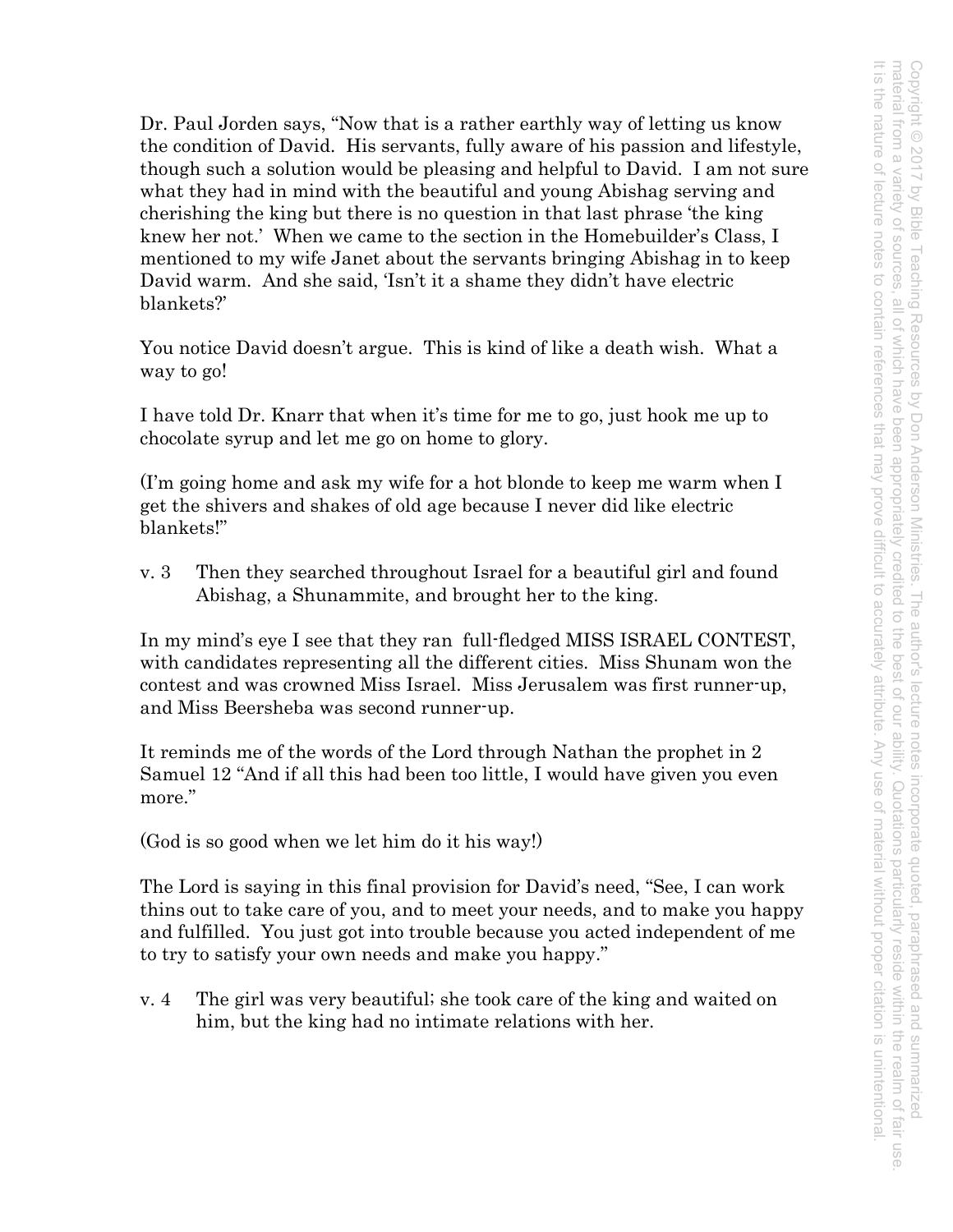#### 2 Samuel 11:2

"One evening David got up from his bed and walked around on the roof of the palace. From the roof he saw a woman bathing. The woman was very beautiful."

Hercus points out, "In accordance with the medical science of those days, they provided him with a young maiden to act as companion and nurse, one Abishag of Shunam in Galilee, whom subsequent events raised to some notoriety. This girl cherished the old man in her bosom, and with her strong vitality restored warmth to his decaying frame and gave him strength to execute the tasks that still remained for him to do."

(Gal. 6:7 – Price for letting the temporary have top priority in your life!) (Money is left! | Sex is gone! | Power is all that's left!) (The supreme selfishness of the human heart.)

#### Eccles. 12:5

"When men are afraid of heights and of dangers in the streets, when the almond tree blossoms, and the grasshopper drags himself along and desire no longer is stirred, then man goes to his eternal home, and mourners go about the streets."

(One last shot with the kids! | On his death bed, they are concerned about who is going to be the next king!)

v. 5 Now Adonijah, whose mother was Haggith, put himself forward and said, "I will be king." So he got chariots and horses ready, with fifty men to run ahead of him.

Adonijah is the 4th born son of David. He, by this time, is probably in his late thirties because David was in his early thirties when Adonijah was born.

Amnon, Kileab, and Absalom are all out of the way, so he is putting himself forward as the prime candidate to succeed the throne of King David. He said, "I will be king."

So he got chariots and horses ready, with fifty men to run ahead of him.

(Saw Absalom do it, so he wants the same!)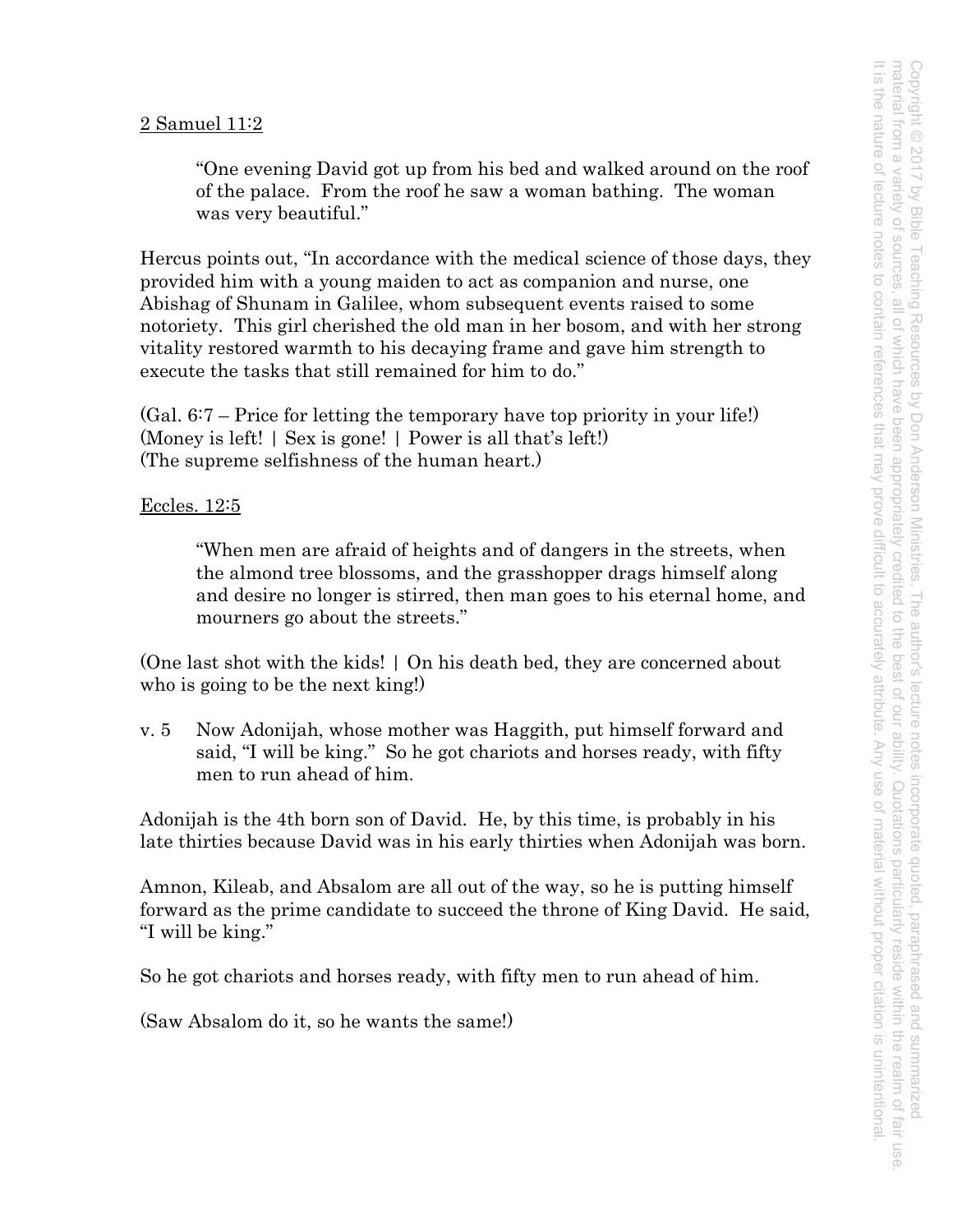#### 2 Samuel 15:1

"In the course of tie Absalom provided himself with a chariot and horses, and with fifty men to run ahead of him."

(It's whoever is riding the old mule that's going to make it!)

v. 6 (His father had never interfered with him. "Why do you behave as you do?" He was also very handsome and was born next after Absalom.)

It's interesting that his father never interfered with him. We have noticed in all of the relationships with the children that David never really got involved with them except in a crisis.

It is also interesting that the verse says, "He was also very handsome and was born next after Absalom." He obviously was a lot like Absalom.

## 2 Samuel 14:25

"In all Israel there was not a man so highly praised for his handsome appearance as Absalom. From the top of his head to the sole of his foot there was no blemish in him."

Adonijah was born in Hebron, as was Absalom and probably is about 35 years old in this scene. He has been through the whole deal with Amnon and Tamar and Absalom, and was a teenager when David had his affair with Bathsheba.

He's just a good looking kid who never lived up to his potential because David never had time for him.

v. 7 Adonijah conferred with Joab son of Zeruiah and with Abiathar the priest, and they gave him their support.

Joab represents the military, and Abiathar represents the religious.

These two guys were loyal to David during Absalom's shot at the kingdom. I guess they thought David was dying so they wanted to get in on the ground floor of the new administration.

(Selfishness of the human heart! | James and John, one on the right and one on the left!)

Adonijah is going for the big boys right off the bat.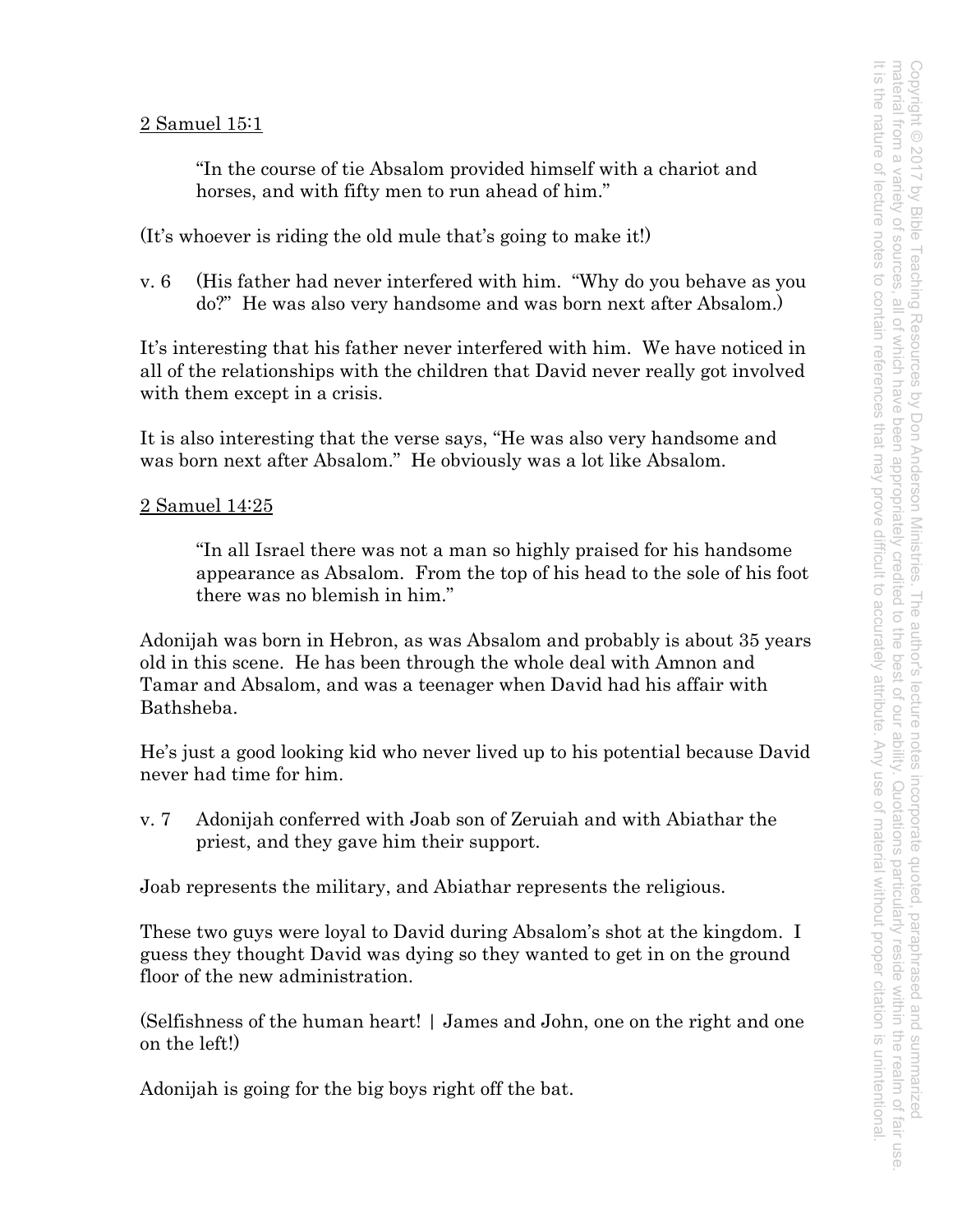Absalom just had one chariot and out text tells us that Adonijah had several of them. Here he goes for the key men in David's administration: Joab, and one of the key religious leaders in Abiathar.

(Had a convoy, caravan of chariots!)

v. 8 But Zadok the priest, Benaiah son of Jehoiada, Nathan the prophet, Shimei and Rei and David's special guard did not join Adonijah.

The 8th verse starts with 'but' which forms the contrast. This is a list of the others who refused to join Adonijah.

v. 9 Adonijah then sacrificed sheep, cattle and fattened calves at the Stone of Zoheleth near En Rogel. He invited all his brothers, the king's sons, and all the men of Judah who were royal officials,

En Rogel is just outside Jerusalem and is easily reached from the city.

On his list he has all of his brothers, the king's sons, and then he focuses on the men of Judah who were royal officials.

v. 10 but he did not invite Nathan the prophet or Benaiah or the special guard or his brother Solomon.

By contrast, these are the folks he did not invite.

It is obvious by the fact that he did not invite Solomon that he had some feelings that perhaps Solomon really was the heir-apparent to the throne and therefore should not be included in this celebration.

v. 11 Then Nathan asked Bathsheba, Solomon's mother, "Have you not heard that Adonijah, the son of Haggith has become king without our lord David's knowing it?

Nathan goes and finds Bathsheba and asks her the question, is she had heard the news that Adonijah had become king without David even knowing it.

v. 12 Now then, let me advise you how you can save your own life and the life of your son Solomon.

Nathan now is going to give Bathsheba some counsel so that she can save her life of her son Solomon and successfully thwart the power play of Adonijah here for the throne.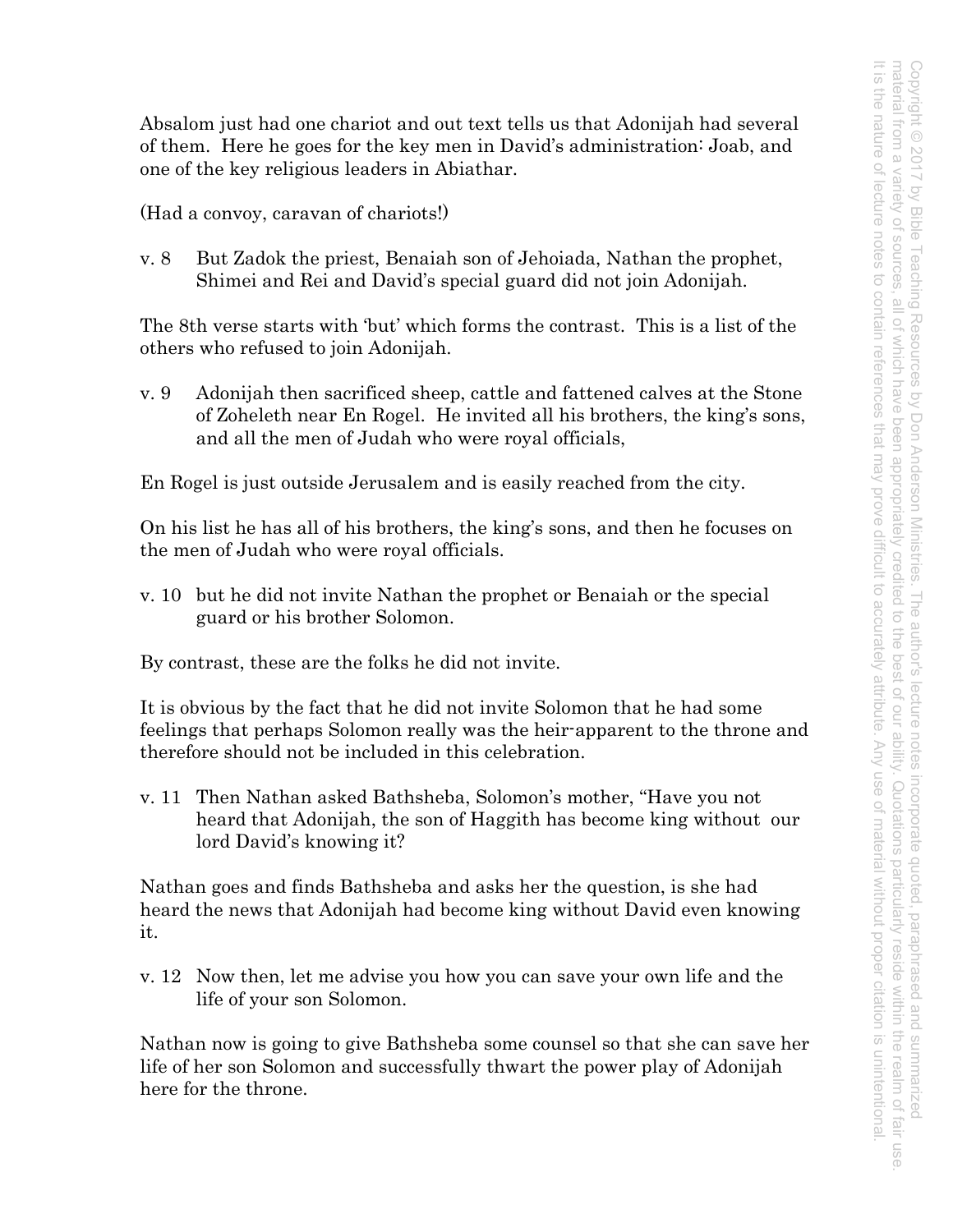v. 13 Go in to King David and say to him, 'My lord the king, did you not swear to me your servant: "Surely Solomon you son shall be king after me, and he will sit on my throne"? Why then has Adonijah become king?'

Nathan wants Bathsheba to ask two questions:

- 1. David, didn't you swear to me that Solomon would sit on your throne after you?
- 2. Why has Adonijah become king?
- v. 14 While you are still there talking to the king, I will come in and confirm what you have said."

Once Bathsheba is with the king and raises these two questions, Nathan will time his entrance and come in for the purposes of confirmation of the message that's just been given.

Gulston points out, "But with no directive coming from the palace, the natural assumption that the crown would go to the oldest son gained momentum; and the two powerful figures threw their weight behind Adonijah, one from the spiritual realm, and the other from the secular. Both Joab and Abiathar may have acted in good faith. Though some of his behavior in the past may have been arbitrary, Joab had never acted directly against the throne. But it is possible he might have felt his future a little safer with Adonijah than with Solomon. Abiathar, in turn, might have felt himself a little inferior to Zadok in David's eyes, but this is conjecture."

v. 15 So Bathsheba went to see the aged king in his room, where Abishag the Shunammite was attending him.

Needless to say, this was quite an awkward situation.

(She knew David was harmless!)

v. 16 Bathsheba bowed low and knelt before the king, "What is it you want?" the king asked.

David has learned that when people come into his presence bowing down, they want something. He puts aside all of the niceties and comes directly to the point: "What is it you want?" (He knew her well!)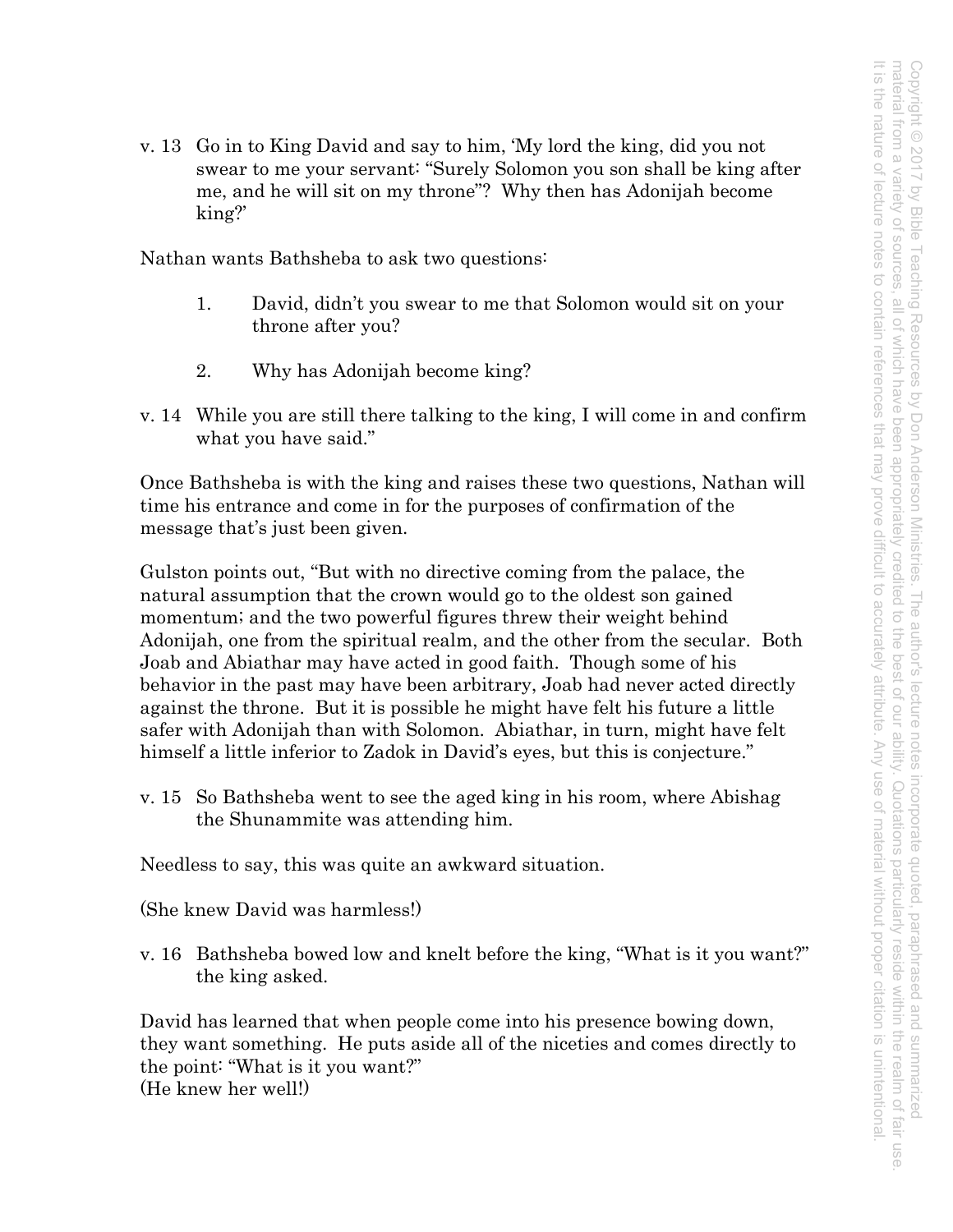- v. 17 She said to him, "My lord, you yourself swore to me your servant by the Lord your God; 'Solomon your son shall be king after me, and he will sit on my throne.'
- v. 18 But now Adonijah has become king, and you, my lord the king, do not know about it.

Because David does not get involved with his sons nor does he know what is going on in their lives, and he only operates in their lives during a crisis; he is not aware of what Adonijah has done.

- v. 19 He has sacrificed great numbers of cattle, fattened calves, and sheep, and has invited all the king's sons, Abiathar the priest and Joab the commander of the army, but he has not invited Solomon you servant.
- v. 20 My lord the king, the eyes of all Israel are on you, to learn from you who will sit on the throne of my lord the king after him.

The people are looking to you, David, so that they might learn who is going to be your successor on the throne.

v. 21 Otherwise, as soon as my lord the king is laid to rest with his fathers, I and my son Solomon will be treated as criminals."

With Adonijah on the throne, Bathsheba an her boy would be in real jeopardy. It would only be by some concession of Adonijah that she and Solomon would have the privilege of continuing to live. I am sure Adonijah bears a lot of resentment toward Bathsheba for coming into David's life in the first place, and all that went on.

v. 22 While she was still speaking with the king, Nathan the prophet arrived.

Nathan is right on schedule while Bathsheba is appealing to the king.

- v. 23 And they told the king, "Nathan the prophet is here." So he went before the king and bowed with his face to the ground.
- v. 24 Nathan said, "Have you, my lord the king, declared that Adonijah shall be king after you, and that he will sit on your throne?

Nathan addresses David with a similar question, wondering if this has been an order from the Oval Office that has allowed Adonijah to become king and to sit upon David's throne.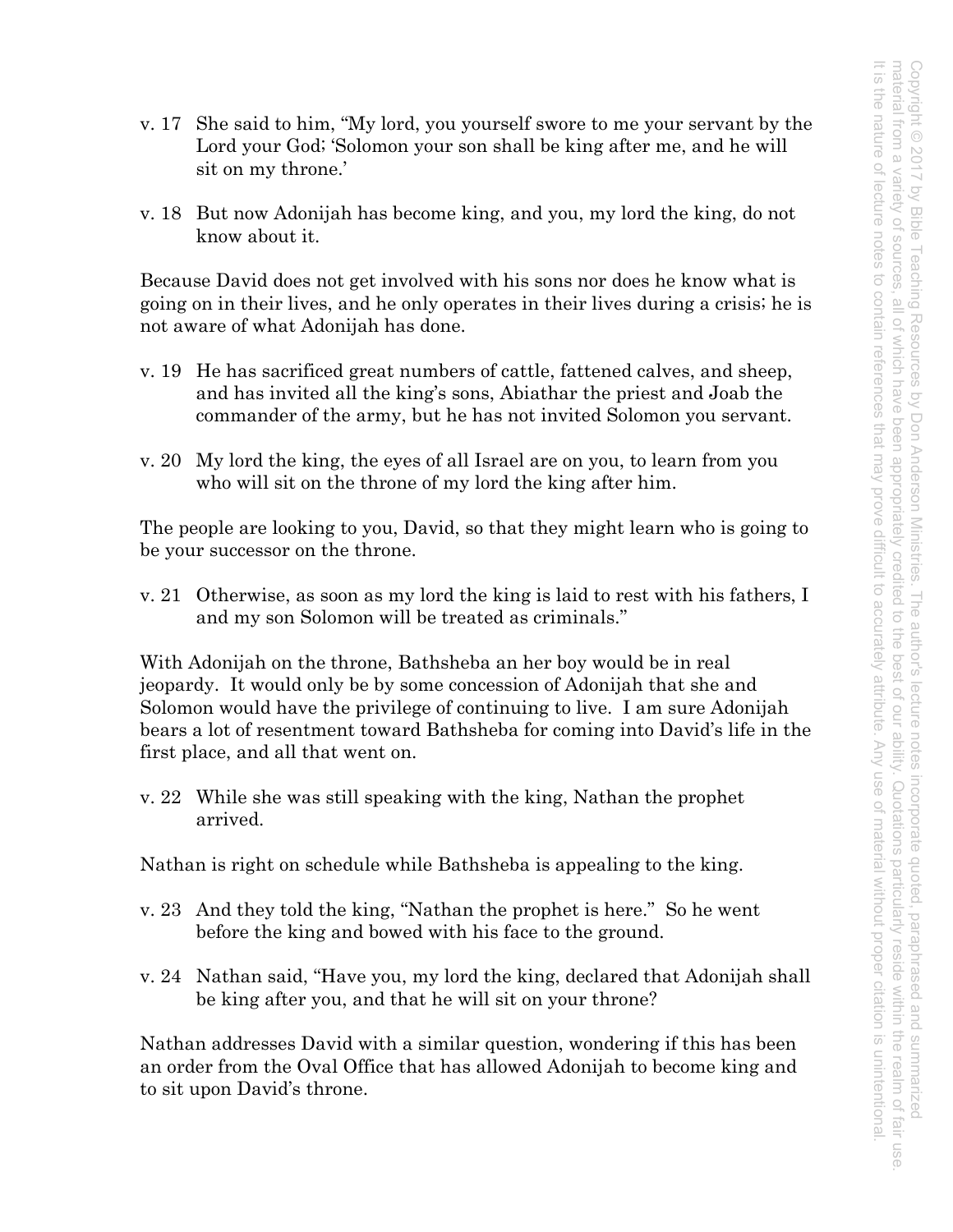v. 25 Today he has gone down and sacrificed great numbers of cattle, fattened calves, and sheep. He has invited all the king's sons, the commanders of the army and Abiathar the priest. Right now they are eating and drinking with him and saying, 'Long live King Adonijah!'

## (Dramatic!)

Nathan has been a great one to draw a real graphic picture. We saw this in his confrontation of David in 2 Samuel 12, as he told the parable of the rich man and the poor man.

Here he is describing all of the things that take place when a new king ascends the throne. On top of all of that, they are saying "Long live King Adonijah."

v. 26 But me your servant, and Zadok the priest, and Benaiah son of Jehoiada, and your servant Solomon he did not invite.

Giving David these three names helps him to understand the designs of Adonijah in what is taking place.

v. 27 Is this something my lord the king has done without letting his servants know who should sit on the throne of my lord the king after him?"

Nathan starts with a question and then ends with a question. David, have you done this without letting us know who should sit on the throne of my lord the king after him?

- v. 28 Then King David said, "Call in Bathsheba." So she came into the king's presence and stood before him.
- v. 29 The king then took an oath; "As surely as the Lord lives, who has delivered me out of every trouble,

Over these past 40 years David has been delivered from every trouble by the Lord. He faced a similar situation from Absalom and the Lord delivered him from that. And now he knows that the Lord once again will be faithful to deliver him from this trouble.

v. 30 I will surely carry out today what I swore to you by the Lord, the God of Israel; Solomon your son shall be king after me, and he will sit on my throne in my place."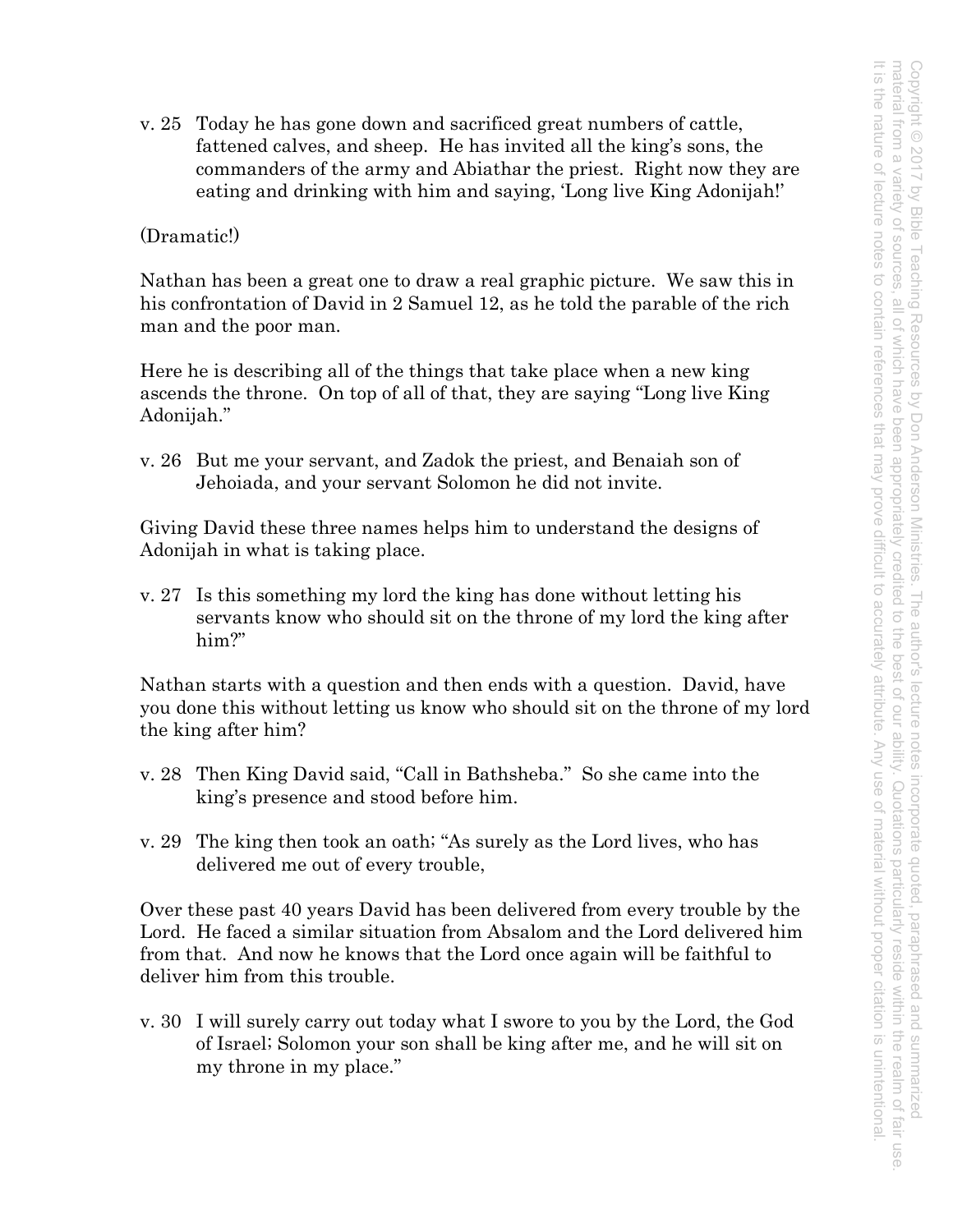(Sex is gone | leaving the money | turning over the power!)

"I will surely carry out today." In other words Bathsheba, I will keep my promise to you this day.

"Solomon your son shall be king after me, and he will sit on my throne in my place."

v. 31 Then Bathsheba bowed low with her face to the ground and kneeling before the king said, "May my lord King David live forever!"

(But I know you won't!)

She is overwhelmed with praise and gratitude for this decision of the king, and so she burst forth with the words: "May my lord King David live forever!"

- v. 32 King David said, "Call in Zadok the priest, Nathan the prophet and Benaiah son of Jehoiada." When they came before the king,
- v. 33 he said to them: "Take your lord's servants with you and set Solomon my son on my own mule and take him down to Gihon.
- v. 34 There have Zadok the priest and Nathan the prophet anoint him king over Israel. Blow the trumpet and shout, 'Long live King Solomon!'

This statement "Long live King Solomon!" is in contrast to those that Nathan spoke about who were saying "Long live King Adonijah."

Ethel Barret says, "Moments later, David's officials and Nathan gathered around David's bed and waited for him to speak. He strained forward on his pillows, holding himself on his elbows. His hair was white now and his face was pale, but his eyes were bright and glowing; and for a moment, just for a moment, the grand old man seemed strangely young again. All the old fire was there, and the passions and the hopes and dreams were there. He seemed like the ruddy-faced boy who had played his harp for Saul so many years before. One brief moment he was absolutely in command again. He gave his instructions, and though his voice trembled, his orders were crisp, and they had the zing and the air of authority about them that had always overwhelmed the people all during his reign. Everyone snapped to attention and scattered to do his bidding."

v. 35 Then you are to go up with him, and he is to come and sit on my throne and reign in my place. I have appointed him ruler over Israel and Judah."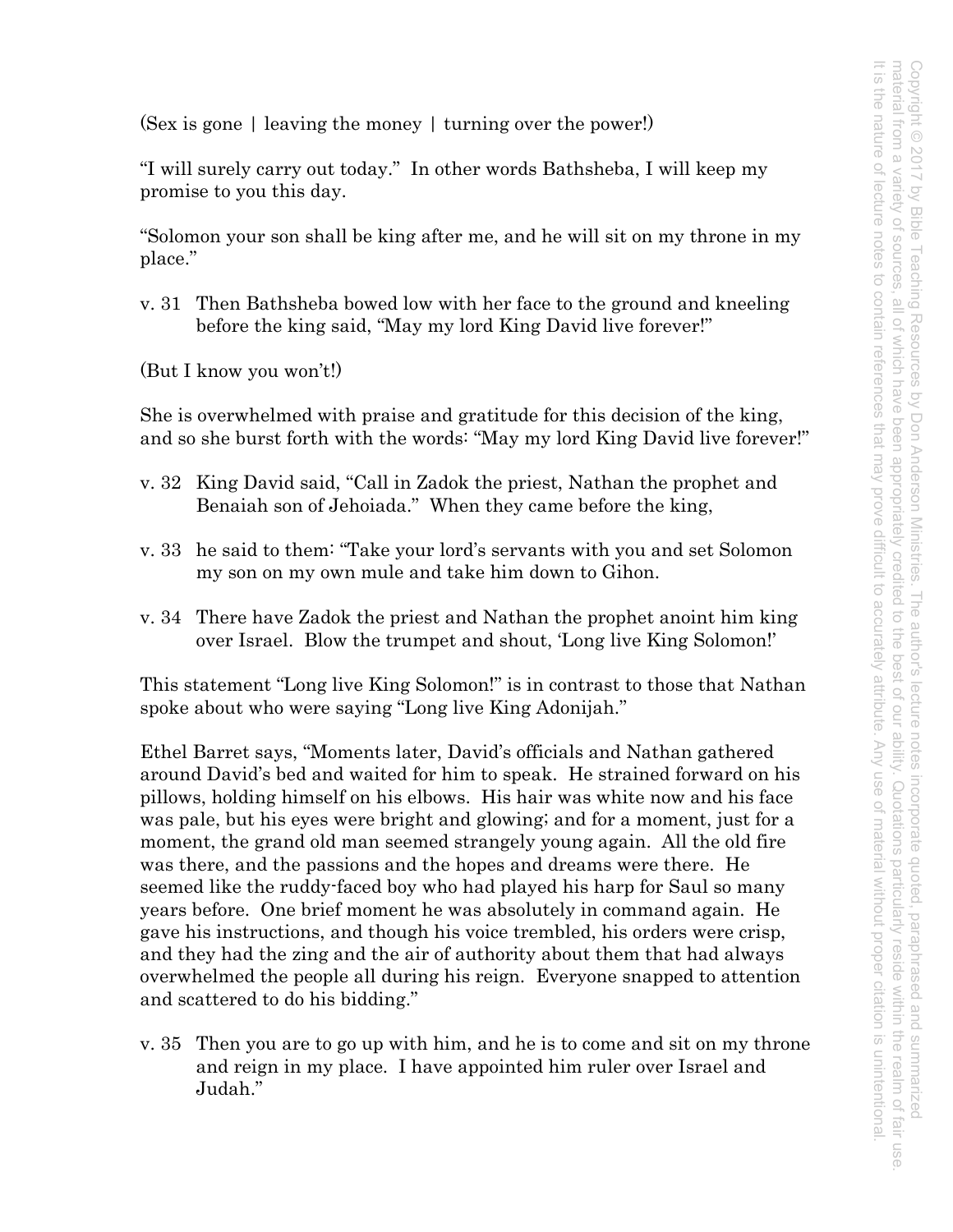Solomon is probably somewhere around 18-20 years of age here in this encounter.

He is ascending to the throne at least ten years earlier than David, and David at the age of thirty was just king over the tribe of Judah. Solomon is going to be king over the whole country.

- v. 36 Benaiah son of Jehoiada answered the king, "Amen! May the Lord, the God of my lord the king, so declare it.
- v. 37 As the Lord was with my lord the king, so may he be with Solomon to make his throne even greater than the throne of my lord King David!"
- v. 38 So Zadok the priest, Nathan the prophet, Benaiah son of Jehoiada, the Kerethites and the Pelethites went down and put Solomon on King David's mule and escorted him to Gihon.
- v. 39 Zadok the priest took the horn or oil from the sacred tent and anointed Solomon. Then they sounded the trumpet and all the people shouted, "Long live King Solomon!"
- v. 40 And all the people went up after him, playing flutes and rejoicing, so that the ground shook with the sound.

I think it would be good at this point for us to go to 1 Chronicles 28 and 29 to hear David's words to his son Solomon:

"King David rose to his feet and said, "Listen to me, my brothers and my people; I had it in my heart to build a house as a place of rest for the ark of the covenant of the Lord, for the footstool of our God. And I made plans to build it. But God said to me, 'You are not to build a house for my name because you are a warrior and have shed blood. Yet, the Lord, the God of Israel, chose me from my whole family to be king over Israel forever. He chose Judah as leader; and from the house of Judah, he chose my family, and from my father's sons he was pleased to make me king over all Israel. Of all my sons (and the Lord has given me many), he has chosen my son Solomon to sit on the throne of the kingdom of the Lord over Israel. He said to me, 'Solomon your son is the one who will build my house and my courts; for I have chosen him to be my son, and I will be his father. I will establish his kingdom forever, if he is unswerving in carrying out my commands and laws, as is being done at this time.' So now I charge you in the sight of all Israel, and of the assembly of the Lord and in the hearing of our God be careful to follow all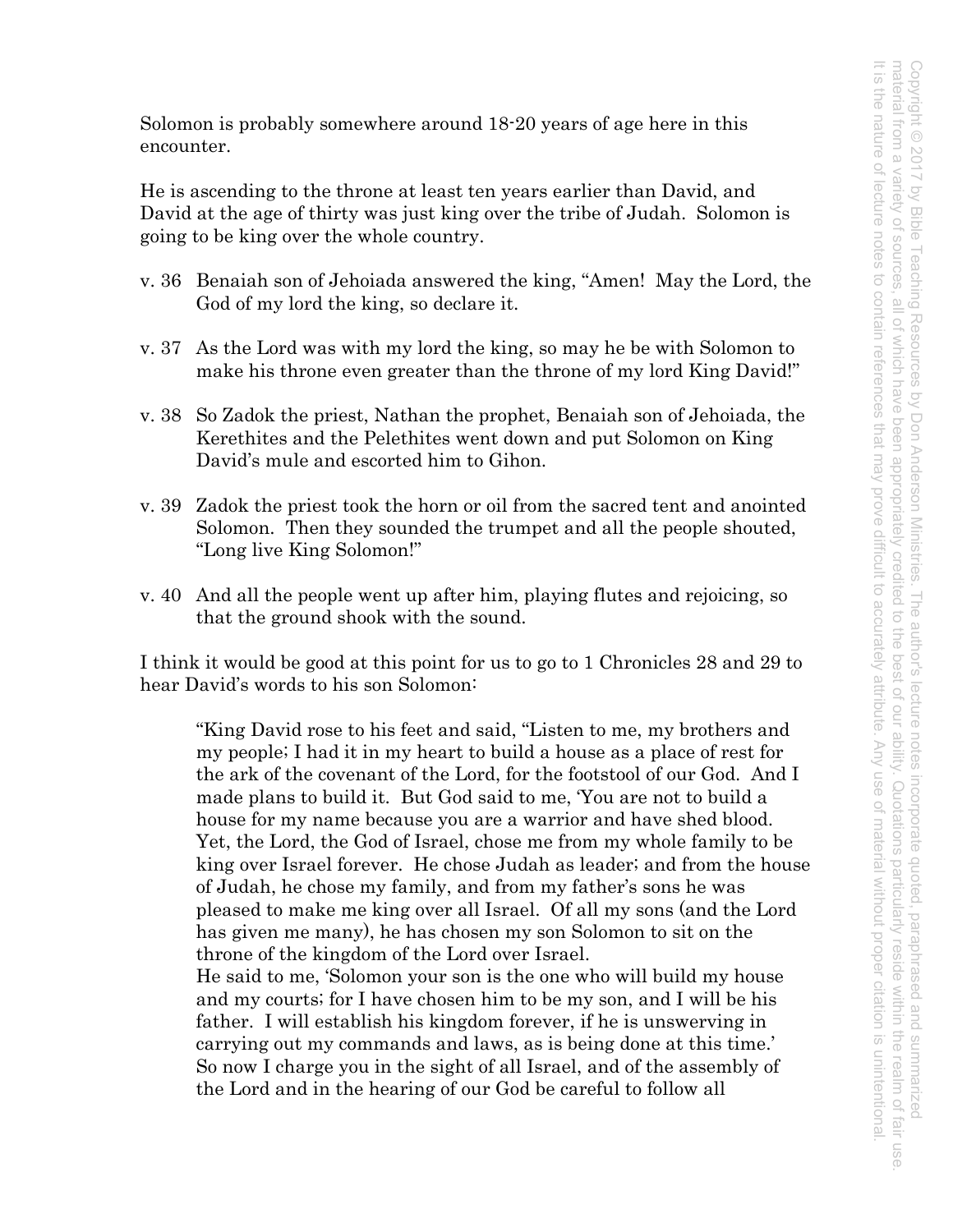commands of the Lord your God, that you possess this good land and pass it on as an inheritance to you descendants forever. And you, my son Solomon, acknowledge the God of your father, and serve him with whole-hearted devotion, and with a willing mine; for the Lord searches every heart, and understands every motive behind the thoughts. If you seek him, he will be found by you; but if you forsake him, he will reject you forever. Consider now, for the Lord has chosen you to build a temple as a sanctuary; be strong and do the work."

David then gives Solomon the plans for the temple.

"All this is in writing," David said, "because the hand of the Lord was upon me, and he gave me understanding and all the details of the plan."

David also said to Solomon his son, "Be strong and courageous and do the work; do not be afraid or discouraged, for the Lord God, my God, is with you. He will not fail you or forsake you until all the work for the service of the temple of the Lord is finished. The divisions of the priests and Levites are ready for all the work on the temple of God, and every willing man skilled in any craft will help you in all the work. The officials and all the people will obey your every command."

"Then King David said to the whole assembly, "My son Solomon, the one whom God has chosen, is young and inexperienced. The task is great; for this palatial structure is not for man, but for the Lord God. With all my resources I have provided for the temple of my God gold for the goldwork, silver for the silver, bronze for the bronze, iron for the iron, and wood for the wood, as well as onyx for the settings, turquoise stones or various colors, and all kinds of fine stones and marble; all of these in large quantities. Besides in my devotion to the temple of my God, I now give my personal treasures of gold and silver for the temple of my God, over and above everything I have provided for this holy temple: 3,000 talents of gold (gold of Ophir) and 7,000 talents of refined silver for the overlaying of the walls of the buildings; for the goldwork and the silverwork, and for all the work to be done by the craftsmen. Now who is willing to consecrate himself today to the Lord?' (Fund raising affair for the temple!)

"Then the leaders of families, the officers of the tribes of Israel, the commanders of thousands and commanders of hundreds, and the officials in charge of the king's work gave willingly. They gave toward the work on the temple of God 5,000 talents and 10,000 darics of gold, 10,000 talents of silver, 18,000 talents of bronze, and 100,000 talents of iron. Any who had precious stones gave them to the treasury of the temple of the Lord in the custody of Jahiel the Gershonite.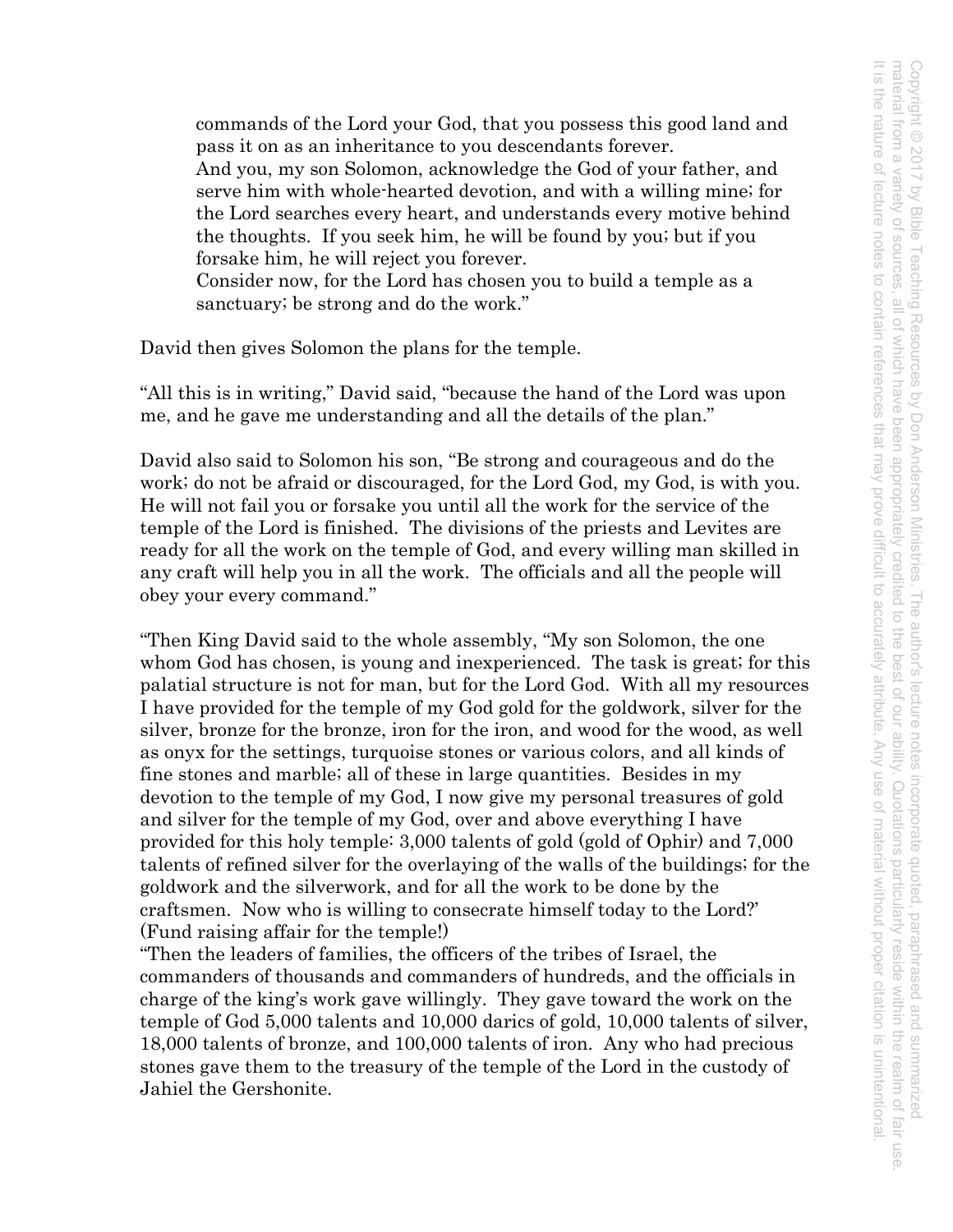"The people rejoiced at the willing response of their leaders, for they had given freely and wholeheartedly to the Lord. David the king also rejoiced greatly."

"David praised the Lord in the presence of the whole assembly saying, 'Praise be to you, O Lord, God of our father Israel, from everlasting to everlasting. Yours, O Lord, is the greatness and the power and the glory and the majesty and the splendor, for everything in heaven and earth is yours; yours, O Lord, is the kingdom; you are exalted as head over all. Wealth and honor come from you. You are the ruler of all things. In your hands are strength and power to exalt and give strength to all. Now, our God, we give you thanks and praise your glorious name. But whom am I and who are my people, that we should be able to give as generously as this. Everything comes from you, and we have given you only what comes from your hand. We are aliens and strangers in your sight, as were all our forefathers. Our days in earth are like a shadow without hope. O Lord our God, as for all this abundance that we have provided for building you a temple, it comes from your hand and all of it belongs to you. I know, my God, that you test the heart and are pleased with integrity. All these things have I given willingly and with honest intent. And now I have seen with joy how willingly your people who are here have given to you. O Lord, God of our fathers Abraham, Isaac, and Israel, keep this desire in the hearts of your people forever, and keep their hearts loyal to you; and give my son Solomon the wholehearted devotion to keep your commands, requirements and decrees, and to do everything to build the palatial structure for which I have provided.'

"Then David said to the whole assembly, 'Praise the Lord your God,' so they all praised the Lord, the God of their fathers. They bowed low and fell prostrate before the Lord and the king."

Redpath points out, "David's ambition to build the temple is similar to the ambition that has come into the life of every genuine believer, that he might do great things for the Lord. 'Expect great things from God; attempt great things for God' was William Carey's motto. And to this has been the desire of every one who has come to know Jesus Christ as his Savior and Lord to do something for him to extend his kingdom. Somewhere along the line, however, God said no. He says it in different ways, perhaps by putting you on a sickbed for the rest of your life, perhaps by choosing a different sphere altogether for you. If you are living with such a frustrated desire and ambition, which God has cut right across, what have you done about it? When your great dreams of accomplishment lie shattered around you, have you allowed your appetite for the service of the Lord to turn sour, or can you truly say that you are doing your part to build the church of Jesus Christ? I have always found in my life, and I have had to learn this again and again, that one of the hardest things is to give up some cherished ambition of my own. To die to one's own desire and to accept God's will is most cruel to the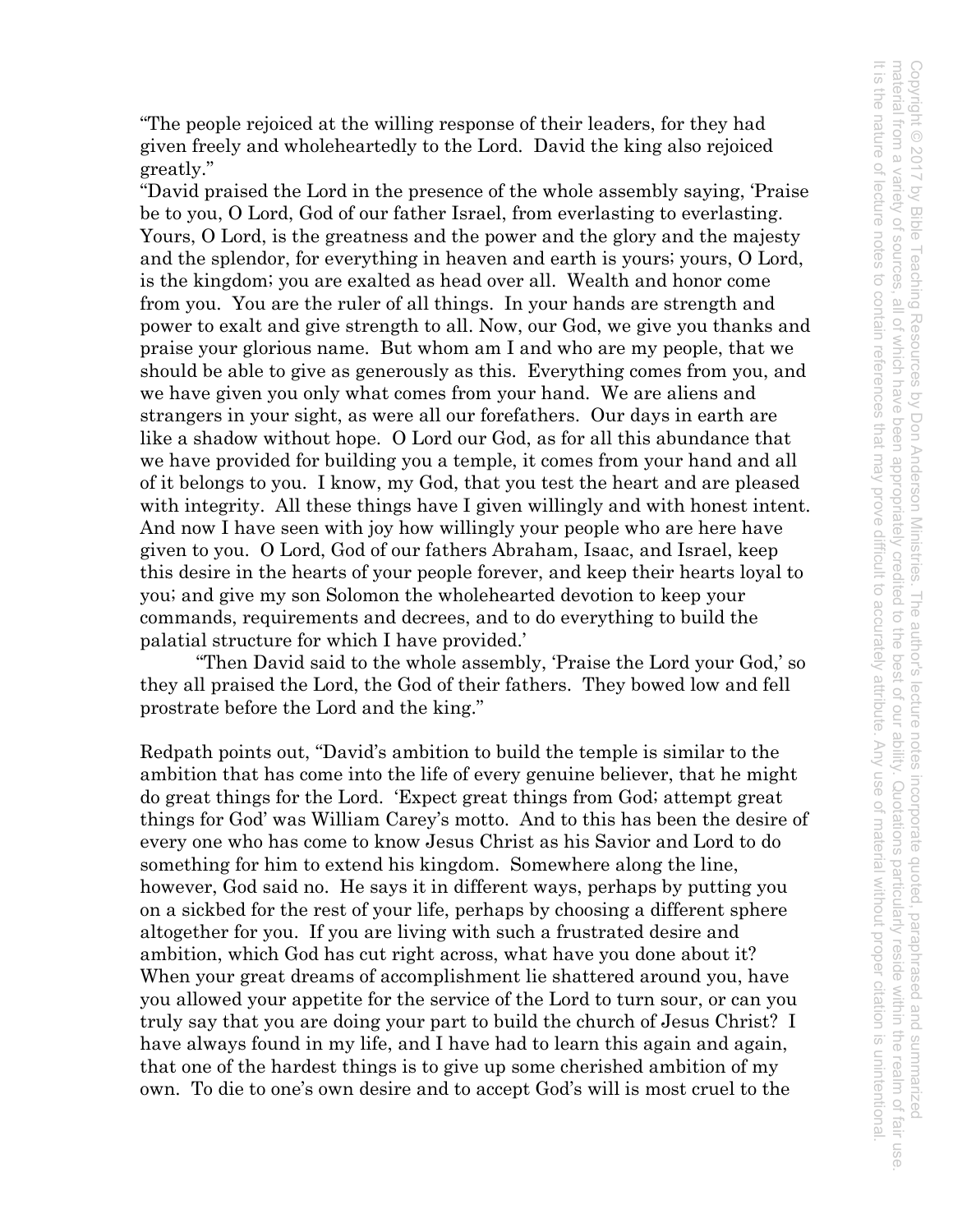flesh. There's something in every one of us that the Bible calls self, which always want to initiate something, but God says, I don't want you to initiate anything. I want you to be a channel through which I am going to do everything. If I chose not to put you in the bay window of the church, as it were, to give you work in that popular place where you are in full view; and instead I send you to work in the basement, where you will never be seen, how will you react? Yours or God's? How do you react when you are banished from the place of publicity and put in the place of obscurity? How do you react when you are taken from the place of success and reckoned to failure? How do you react when your early dreams of doing great things for God are shattered? Do you leave the work of the Lord, or can you, like David, do your best at whatever God has given you to do, thankful that you are privileged to share his work."

In 1 Chronicles 22:14 David says,

"I have taken great pains to provide for the temple of the Lord."

Redpath says of this, "There has been much opposition to make him feel it wasn't worth while, and many setbacks to make him feel he couldn't go on any longer. But he didn't allow trouble to depress him and make him quit. Am I speaking to one of God's troubled servants today? Do not let that trouble turn you sour, my dear Christian, or let his no make you give up. Remind your heart of the great trouble through which the Lord Jesus went to lay the foundation of his church. Be strong and of good courage, and do it. Fear not nor be dismayed. Learn to enter into the blessing of a frustrated desire, and gladly accept your part in God's plan."

Krummacher says, "We just heard him say to Bathsheba, 'As the Lord lives, who has delivered me out of every trouble.' This word opens up a clear view into his inmost soul. We here see that it is bright day with him. He looks back upon his 70 years pilgrimage, and what a series of dangers, distresses and trials, and alas, also, of mistakes, wanderings from the right path and sins rise up before his memory. He is overpowered by adoring wonder, as all the pilgrims of God will at last be overpowered at the close of their earthly journey.

(1. David 2. Abishag 3. Adonijah 4. Solomon.)

v. 41 Adonijah and all the guest who were with him heard it as they were finishing their feast. On hearing the sound of the trumpet, Joab asked, "What's the meaning of all the noise in the city?"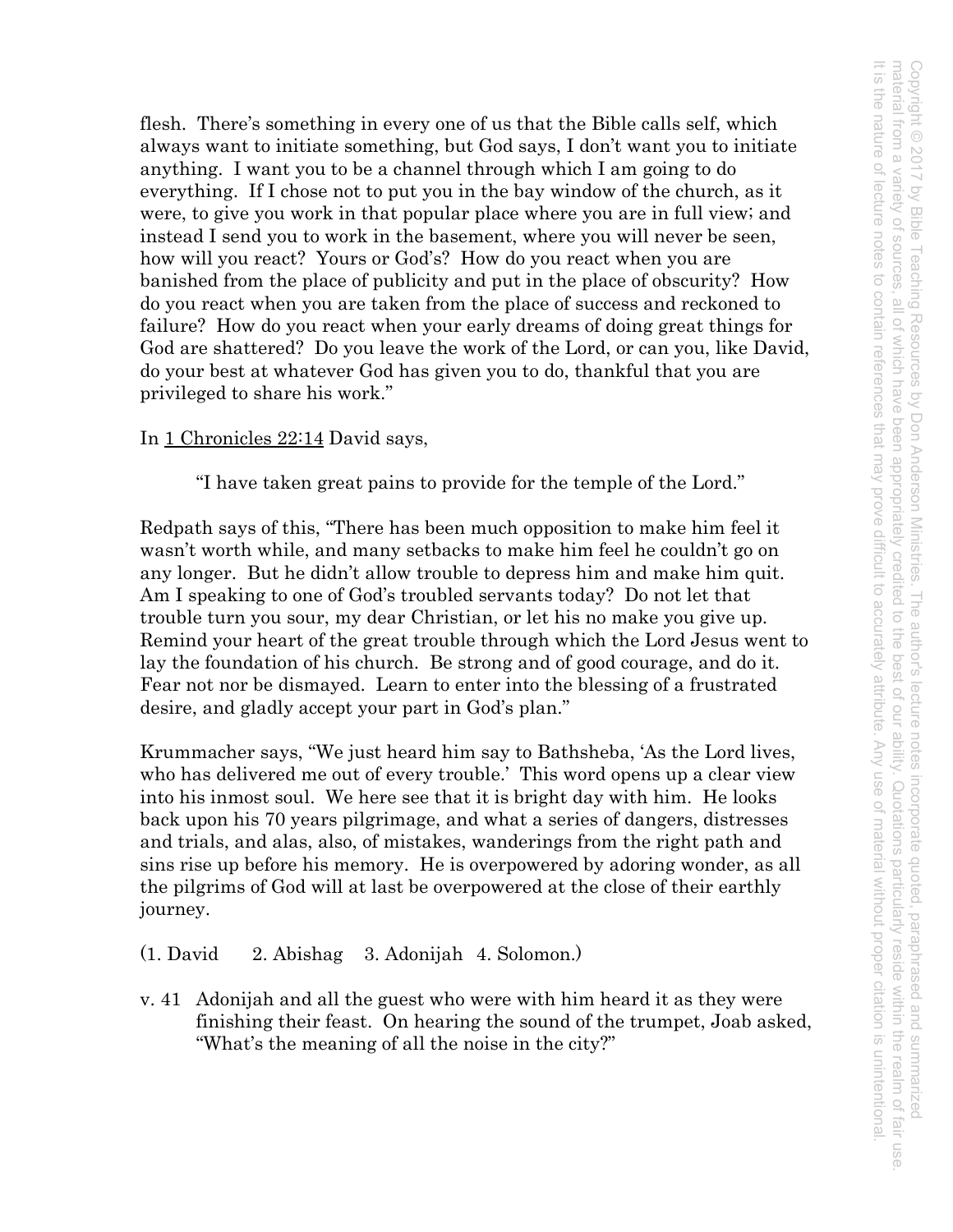Just as everybody is getting through eating, they heard this tremendous roar from inside the city. Joab then raises the question, "What's the meaning of all the noise in the city?"

(Sounds like somebody has just scored a touchdown or sunk a putt.)

v. 42 Even as he was speaking, Jonathan son of Abiathar the priest arrived. Adonijah said, "Come in. A worthy man like you must be bringing good news."

(Surely our team won! What was the score?)

This is exactly what David thought when Ahimaaz was coming back from the field of battle. He was a good man, so he should be bringing good news. He was bringing good news, but also bad news. The good news was they won the war, but the bad news was the Absalom had died in the battle.

v. 43 "Not at all!" Jonathan answered. "Our lord King David has made Solomon king.

Jonathan makes it quite clear very quickly by a brief message: "Not at all! Our lord king David has made Solomon king."

- v. 44 The king has sent with him Zadok the priest, Nathan the prophet, Benaiah son of Jehoiada, the Kerethites and the Pelethites, and they have put him on the king's mule,
- v. 45 and Zadok the priest and Nathan the prophet have anointed him king at Gihon. From there they have gone up cheering, and the city resounds with it. That's the noise you hear.
- v. 46 Moreover, Solomon has taken his seat on the royal throne.

(Inauguration Day up there in the city!)

You can just sense the silence and the fear and the tension rise as everyone strives to hear every word that Jonathan speaks.

v. 47 Also, the royal officials have come to congratulate our lord King David, saying, 'May your God make Solomon's name more famous than yours and his throne greater than yours!" and the king bowed in worship on his bed,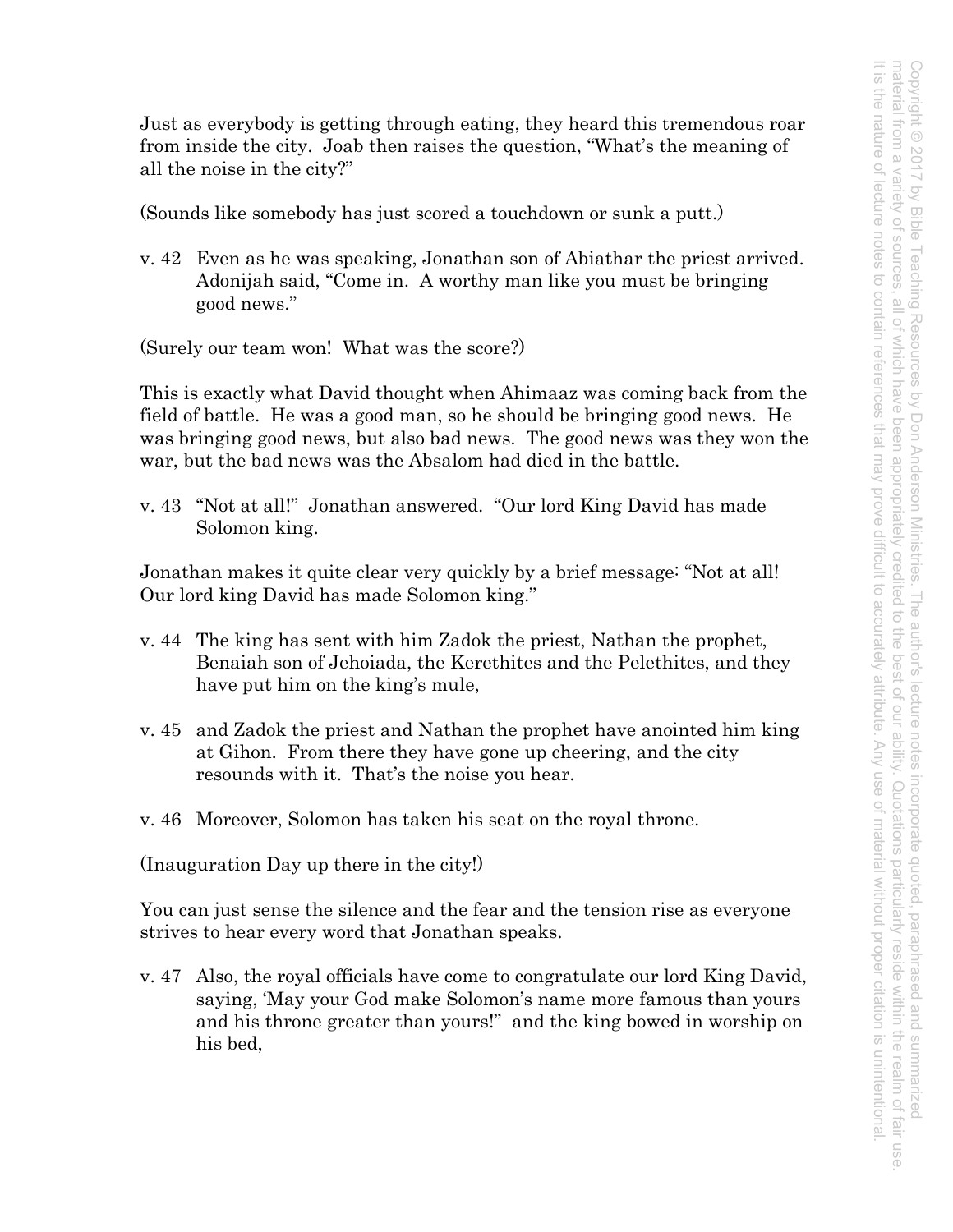v. 48 and said, 'Praise be to the Lord, the God of Israel, who has allowed my eyes to see a successor on my throne today.'"

(Genesis 48:11 – "Israel said to Joseph, I never expected to see your face again, and now God has allowed me to see your children too.")

After this very sobering report given by Jonathan, we get the normal response of the next verse:

v. 49 At this, all Adonijah's guests rose in alarm and dispersed.

It's like the CLEANSING OF THE TEMPLE, when the Lord comes in, tipping over tables, whipping the beasts - -men began to scatter and take off in every direction; and Don Meredith begins to sing "Turn out the lights; the party's over."

We can be so grateful this time that we did not have to go to war to determine a winner like we had to do a couple of times during David's reign.

- v. 50 But Adonijah, in fear of Solomon, went and took hold of the horns of the altar.
- v. 51 Then Solomon was told, "Adonijah is afraid of King Solomon and is clinging to the horns of the altar. He says, 'Let King Solomon swear to me today that he will not put his servant to death with the sword.'"
- v. 52 Solomon replied, "If he shows himself to be a worthy man, not a hair of his head will fall to the round; but if evil is found in him, he will die."
- v. 53 Then King Solomon sent men, and they brought him down from the altar. And Adonijah came and bowed down to King Solomon, and Solomon said, "Go to your home."

Paul Jorden points out, "Solomon, the son of David and Bathsheba, was now on the throne of Israel. Although David and Bathsheba, along with the entire nation, had paid dearly for their sin, God in his grace and mercy, permitted and even chose their son to be the third king of Israel. Though we make tragic errors and sin greatly, if we are truly penitent, our lives can be reestablished and God's purposes for our lives accomplished."

## 1 Kings 2:1

"When the time drew near for David to die, he gave a charge to Solomon his son."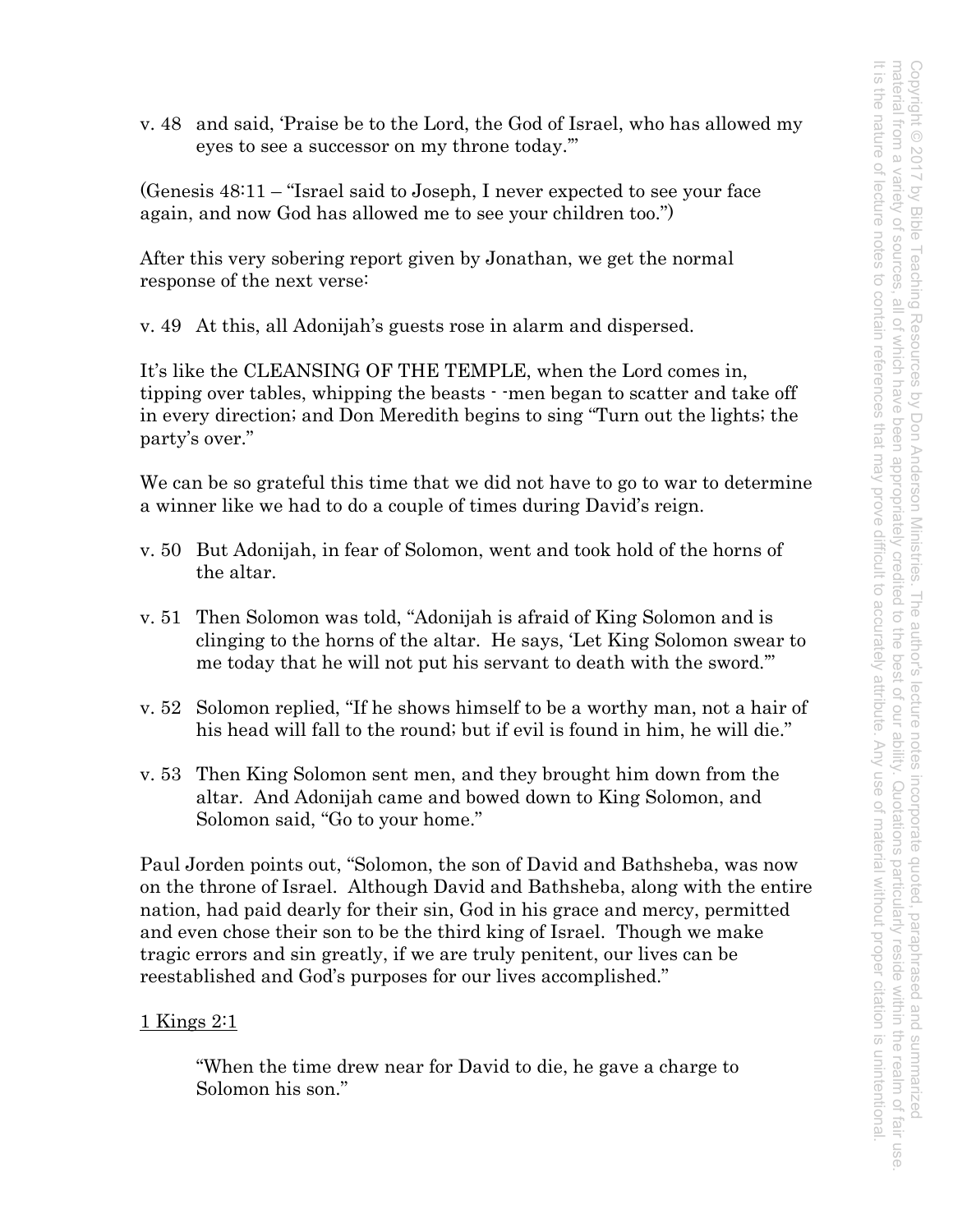Davis points out, "David's final admonitions to his son Solomon were, first of all, spiritual and theologically oriented. David made it clear that obedience to the word of God was the key to prosperity. Following this admonition, he cited certain individuals who should be removed from the royal court in order that further trouble should not develop."

Krummacher says, "He sent for his son Solomon to come near to his sickbed, that he might deliver to him his last fatherly counsels and charges. Far from making this solemn act a scene of tender weeping or showing even a trace of sorrow at the laying aside of the robes of his earthly glory, which he was soon to do, he is calm, cheerful, and trusting in his God, and joyfully prepared to exchange the purple rags which adorned him here below for the garments of light worn by the harpers before the throne - The fragile scepter of his earthly kingdom for the palm of triumph of the heavenly conquerors. I go, said he, the way of all the earth."

v. 2 "I am about to go the way of all the earth," he said. "Sp be strong , show yourself a man,

I am sure both of these commands are given in light of the fact that Solomon is such a young man. "Be strong, show yourself a man."

(Convictions, character, courage | discipline, desire, dedication | no self-pity, thinking of Solomon and the future kingdom!)

v. 3 and observe what the Lord your God requires; Walk in his ways, and keep his decrees and commands, his laws and requirements, as written in the Law of Moses, so that you may prosper in all you do and wherever you go,

## Joshua 1:8

"Do not let this book of the law depart from your mouth. Meditate on it day and night, so that you may be careful to do everything written in it. Then you will be prosperous and successful.

## Psalm 1:1-3

"Blessed is the man who does not walk in the counsel of the wicked, or stand in the way of sinners, or sit in the seat of mockers; but his delight is in the law of the Lord. And on his law he meditates day and night. He is like a tree planted by streams of water which yields its fruit in season, and whose leaf does not wither. Whatever he does prospers."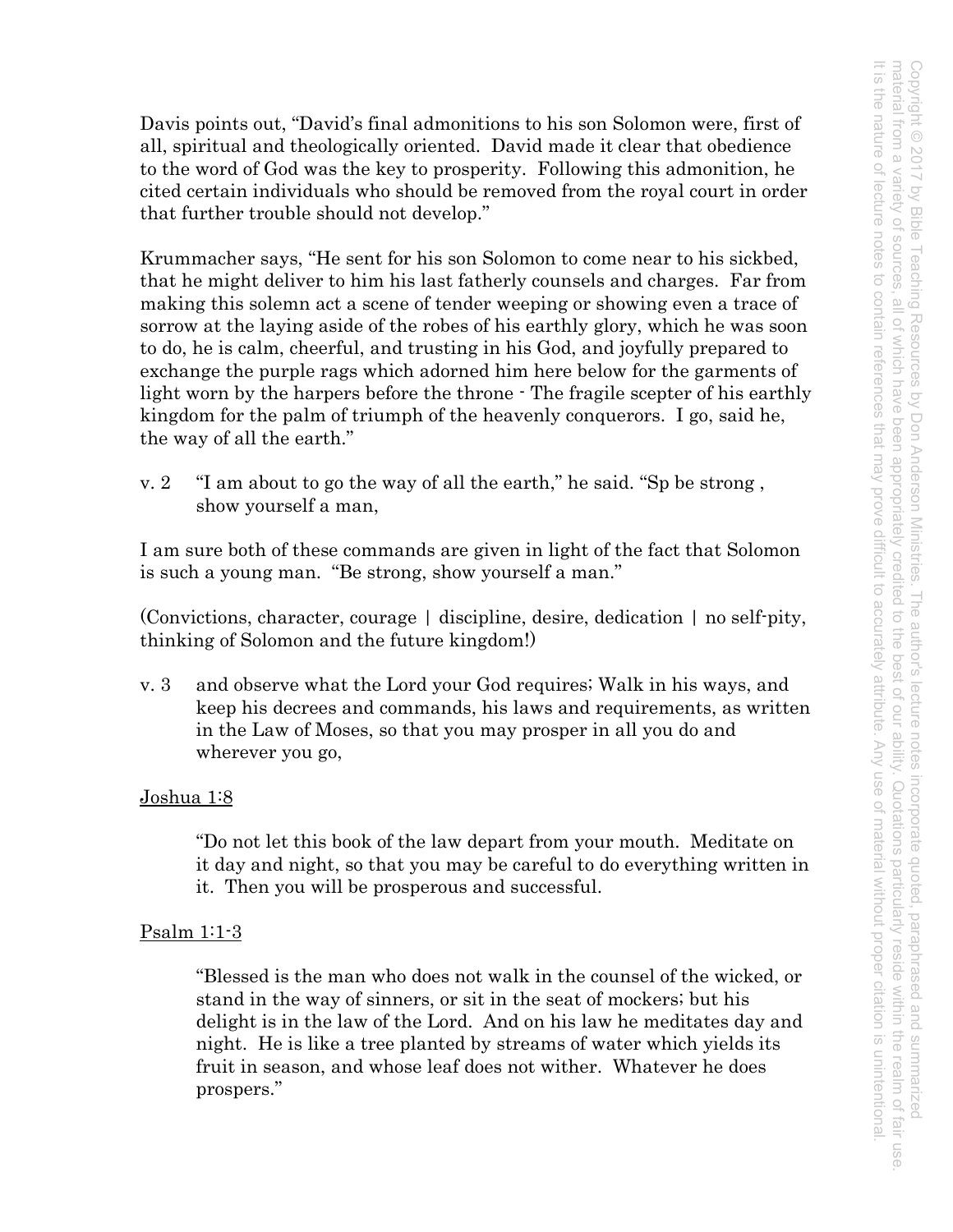(Tree in Colorado weathered or withered!)

Jorden says, "The best legacy a man can leave his son is what David left to Solomon to follow the word of God. I wonder how many Christian fathers really challenge their sons in this way, or ever consider such a challenge. If your children are to succeed, they must be admonished to keep the commandments of God. There is no better foundation upon which to stand. As your children get older, you need to consistently challenge them about service for God. If you do this, you can confidently tell them you will succeed in your life if you seek the Lord and follow his word."

## 1 Chron. 28:9

"And you, my son Solomon, acknowledge the God of your father, and serve him with wholehearted devotion, and with a willing mind. For the Lord searches every heart and understands every motive behind the thoughts. If you seek him, he will be found by you, but if you forsake him, he will reject you forever."

Redpath points out, "He did not say, 'Solomon, know the God of Abraham, Isaac, and Jacob.' One day you also will have to say good-bye to your children for the last time until you meet in heaven. I wonder if you will be able to say to them when that day comes, 'Son, daughter, I want above everything else that you may know the God of your father, my God.' Yes, that mattered most to David. In the midst of all the storm and turmoil, he had learned to know God, to understand his times and his way with him. What a benediction it was to look back."

Krummacher says, "David continued addressing his son, "Be thou strong and show thyself a man.' A brief explicit, impressive charge, but significant and comprehensive enough for Solomon. 'Be strong,' that is, rely upon thy God. 'Be a man,' that is walk with God and take firm and sure steps in his word. 'Keep the charge of the Lord thy God.' David further says, 'Hold fast by all that the Lord has commanded, and in his ordinance and institutions; see the rule and the bounds of thy future government.' In truth, an admirable farewell charge of a dying prince to the heir of his throne. Oh that everywhere and in all times similar counsel were addressed to the successors to thrones. When the divine direction strikes on the ear of a ruler, put off thy robes and lay aside thy crown, for thy mayest be no longer king."

v. 4 and that the Lord may keep his promise to me; 'If your descendants watch how they live, and if they walk faithfully before me with all their heart and soul, you will never fail to have a man on the throne of Israel.'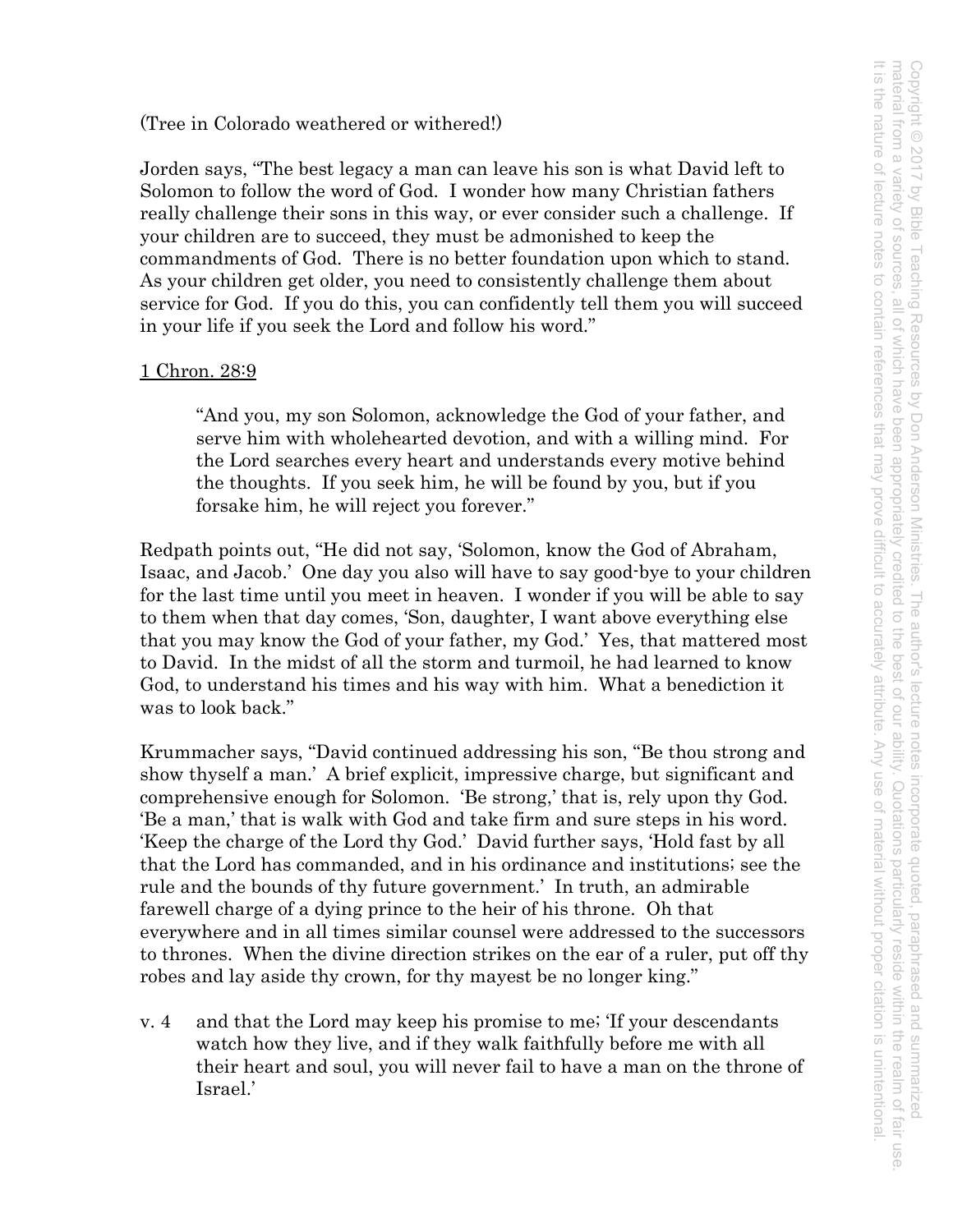Thus ends the charge of David to his son Solomon.

There are a number of personal matters that have been left unattended by David that now must be discharged by Solomon the new king.

(Same last minute details!! The law needs to be administered in these areas!)

v. 5 "Now you yourself know what Joab son of Zeruiah did to me - - what he did to the two commanders of Israel's armies, Abner son of Ner and Amasa son of Jether. He killed them, shedding their blood in peacetime as if in battle, and with that blood stained the belt around his waist an the sandals on his feet.

It is interesting that he doesn't mention Absalom at this point also.

v. 6 Deal with him according to your wisdom, but do not let his gray head go down to the grave in peace.

Krummacher says, "According to the express command of this law, he was unconditionally bound to avenge the death of his captains Abner and Amasa. And Joab had treacherously put them both to death."

At this time it had become notorious throughout the whole land that the crimes of Joab and of Shimei were unavenged. And this threatened to bring the law into great discredit. And who was to blame for this? David was fully conscious that it lay with him. On his deathbed he directed his son how to act in the words to which we have just listened.

v. 7 "But show kindness to the sons of Barzillai of Gilead and let them be among those who eat at your table. They stood by me when I fled from your brother Absalom.

Barzillai, when he went back north to Rogelim, after saying good-bye to David at the Jordan, sent his sons to be with the king. Now the king makes provision for these sons just like he has done for Mephibosheth, that they could eat at Solomon's table.

The reason for this provision: "They stood by me when I fled from your brother Absalom."

v. 8 "And remember, you have with you Shimei son of Gera, the Benjamite from Bahurim, who called down bitter curses on me the day I went to Mahanaim. When he came down to meet me at the Jordan, I swore to him by the Lord; 'I will not put you to death by the sword.'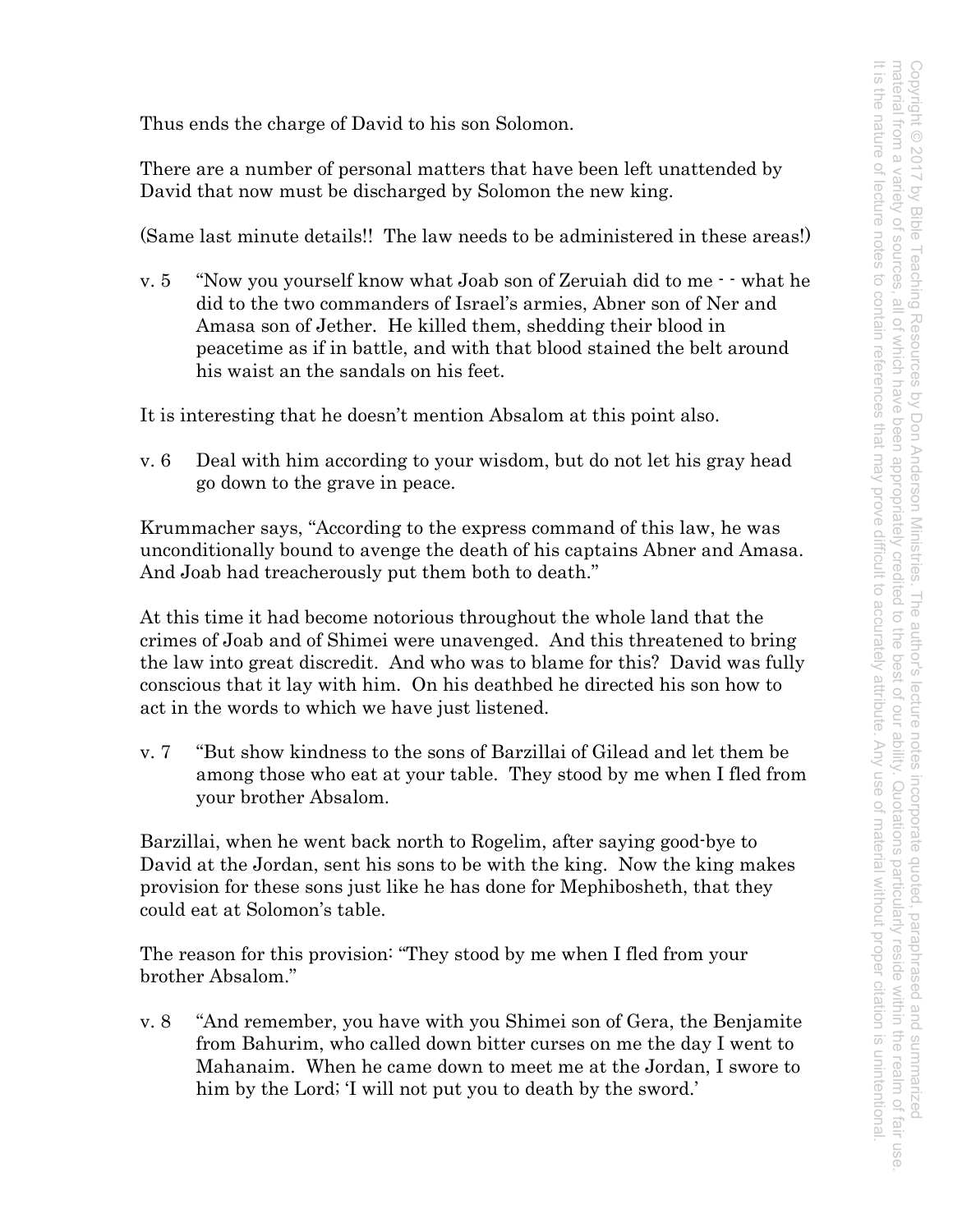- v. 10 Then David rested with his fathers and was buried in the City of David.
- v. 11 He had reigned forty years over Israel  $\cdot$  seven years in Hebron and thirty-three in Jerusalem.
- v. 12 So Solomon sat on the throne of his father David, and his rule was firmly established.

## 2 Chron. 1:1

"Solomon, son of David, established himself firmly over his kingdom; for the Lord his God was with him and made him exceedingly great."

Krummacher says, "David's life-course remains as the most splendid memorial of the free grace of God. Who could number the souls which for almost 3,000 years have comforted, strengthened, and raised themselves up in their conflicts and their heart anxieties by contemplating it. Whoever seeks a God with whom there is plenteous redemption, who hears prayers, who numbers the very hairs on the heads of his people, has an unchangeable love for them, and as a protector who neither slumbers nor sleeps, is by their side at every step, will met with such a God in the experiences of David, the king of Israel."

F. B. Meyer says, "It is beautiful to find that word 'sleep' used of David's death. His life had been full of tumult, storm, and passion; of war and blood. Many a revolt had cast its foam in his face. But rest came at last, as it will come to all. Like a tired infant's, those aged eyes closed in the last sleep and the spirit joined the mighty dead."

Vos says, "Attention in these two books focuses especially on David, who in Acts 13:22, is called 'A man after God's own heart.' Many sneer at the description and ask how it can be so when he was guilty of adultery and murder. The answer must lie first in the consideration of the context. Saul had been disobedient in his public policies. He had failed God, and later had even sought to kill God's anointed David. Therefore, God had rejected him. The same point is made in 1 Samuel 13:13,14. Saul did not honor God in his public policies, so God sought out a man after his own heart to lead his people. David always was faithful to God in his public pronouncements and actions. He respected the anointed of God, Saul, and refused to kill him even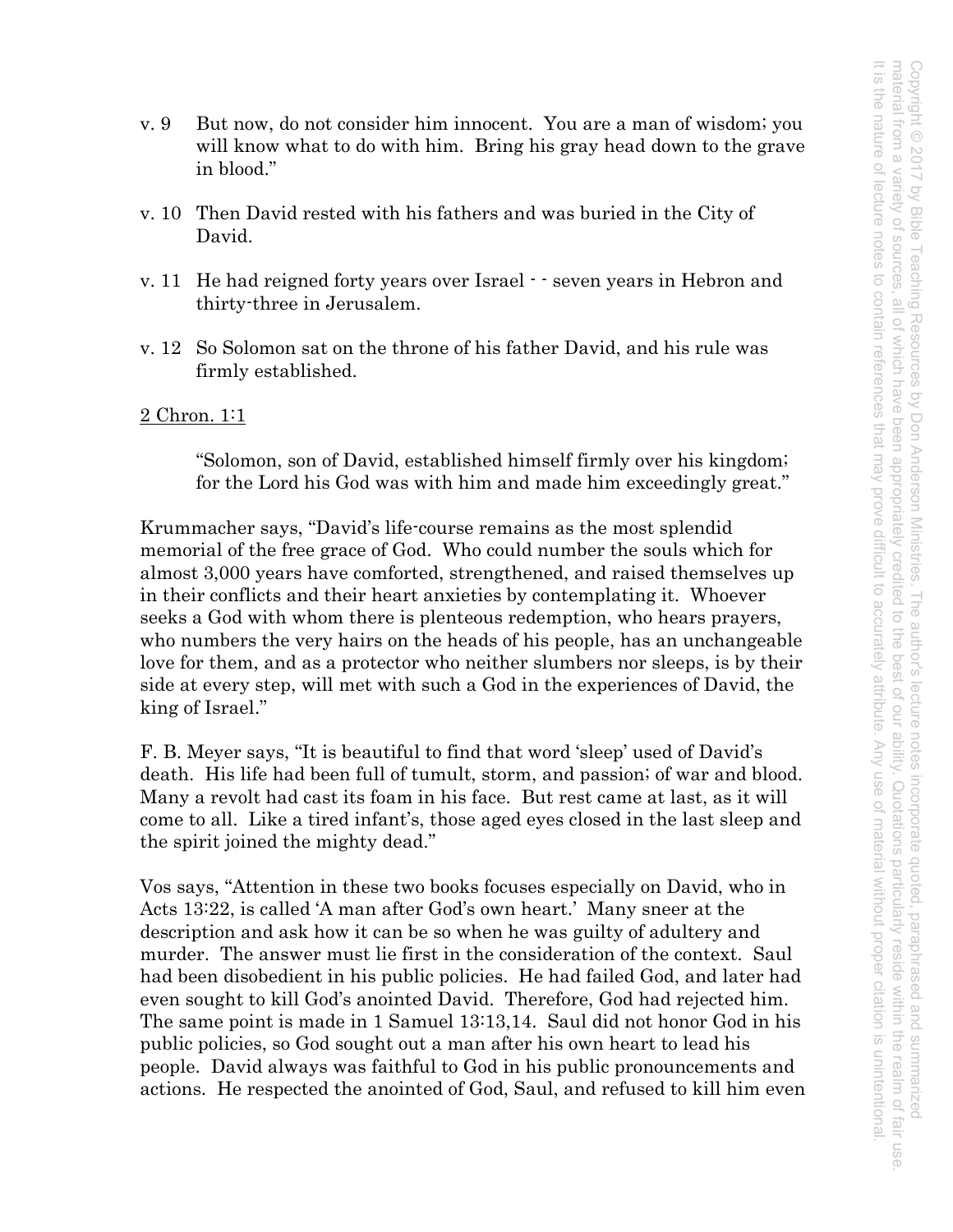under the great duress. In his early warfare, which is all that is described in any detail, he sought God's instruction about going into battle. He made the sanctuary of God prominent in Jerusalem at the center of the affairs of state and sought to build a house for God. When denied the privilege, he amassed quantities of precious metals for the purpose, instead of collecting them for himself, as other Oriental potentates did. He organized the worship of Israel and honored God in prayer in the presence of the whole assembly. Moreover, he wrote many psalms, some of which were adapted for the ritual of public worship. Second, David was a man after God's own heart, even in his private or inner life. He meditated on the word of God, and generally had a beautiful devotional life, as the psalms he wrote indicate. To be sure, he sinned and sinned grievously, and he paid dearly for his failures; but what matters especially is what he did about his sins. He had a heart tender toward God. When he realized his sins, or was confronted with them, he demonstrated a broken and contrite heart, and sought God's forgiveness. His was the faithful struggle of an earnest, human soul, to know God even though he suffered shipwreck as he sailed the seas of life. By the grace of God he never went down for the third time. Modern believers may identify with him as they struggle against heavy seas, and by grace they may experience the same rescuing and sustaining hand of God."

Gulston says, "The full portrait is as old as it is realistic, and it does not omit the blemishes. In David we are gathered all of life's joys and sorrows, triumphs and defeats. He was a man of strong passions and unexpected weaknesses. But he has found with Enoch and Noah and Abraham and Isaac and Jacob, Joseph and Moses and Gideon and Samuel - - heroes of the faith who subdued kingdoms, wrought righteousness, obtained promises, stopped the mouths of the lions, waxed valiant in the fight. It is in the portrait of himself in the psalms, however, that David shines on like the stars. It is here that we see beneath the surface, beneath the stern exterior of the soldier, the expediency of the statesman, deep into the recesses of a human heart. Nor does there seem any reason to question the long-held belief that David was the main writer of what Luther calls 'the Bible in miniature,' and Gladstone calls 'a book more wonderful than all the wonders of Greek civilization heaped together.' Seventy-three of the psalms possess titles ascribing them to David, and these credits appear in the oldest manuscripts. In many instances the content of the psalms parallels his experiences. The Davidic authorship is confirmed in the New Testament."

Redpath says, "David's lifework was over. His years of leadership and service at an end. At the conclusion of the journey, he had the opportunity of surveying his progress and asking himself how much of it had been permanent, vital and effective. As he looked back, he recognized that he had only one thing to face: his accountability before God. That was a tremendous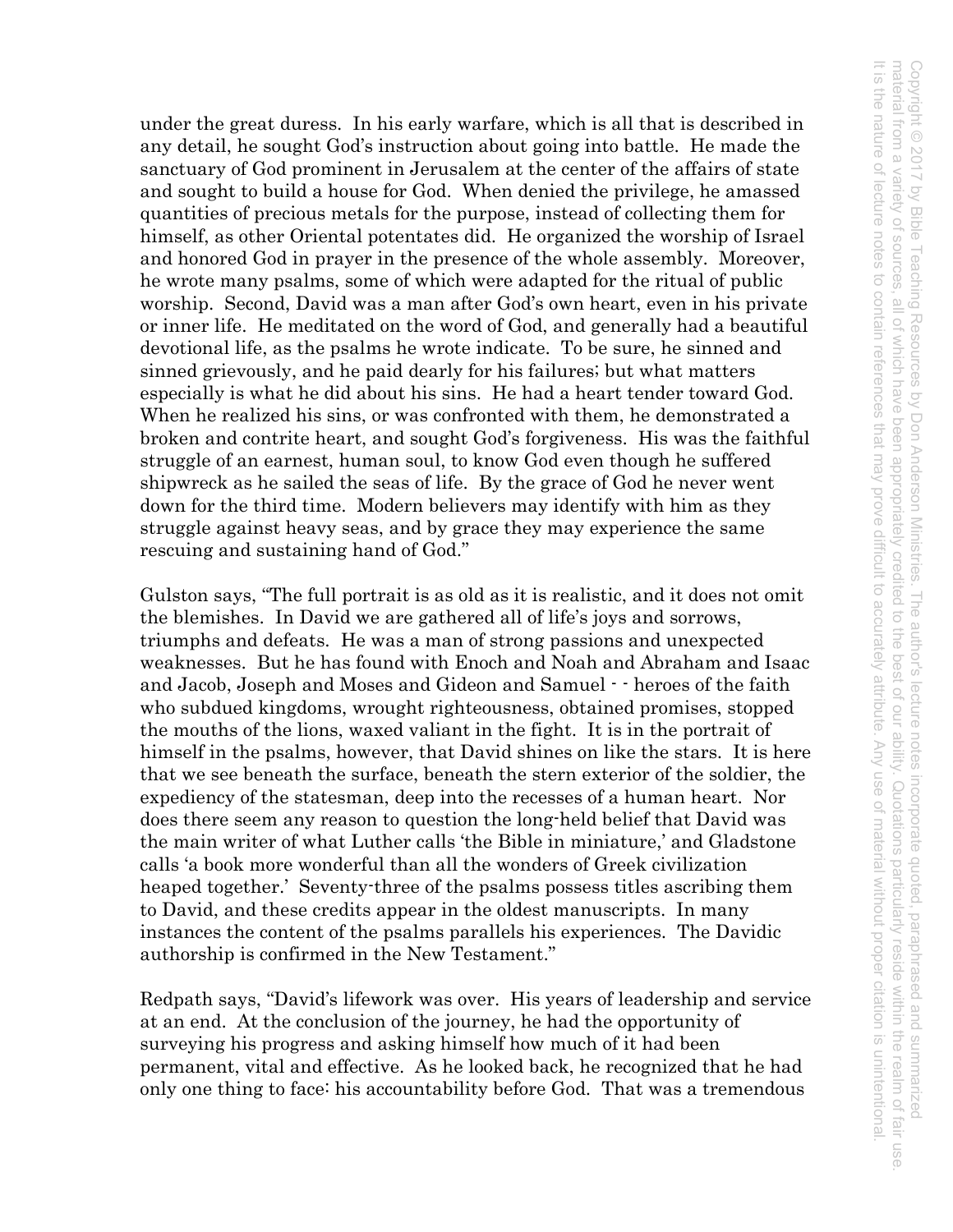moment in David's life, and it will be an equally great moment in your life when it comes, as it surely will for us sooner or later. Only God knows just when because our times are in his hands. One day our last sermon will have been preached, our last testimony will have been given. Our last piece of service will have been rendered. But there is even now the opportunity to ask ourselves has my life been worthwhile. Has it brought heaven an nearer? Has it made the Lord Jesus more real and more precious to other? How much of my work can stand the test of judgment before a Holy God? Has any of it been gold, silver, precious stones, or has it been only wood, hay, and stubble?"

(One thing to face: accountability before God money, sex, power gone!)

With David it was the times that went over him. What times? He was a shepherd, a soldier, an outlaw, a king, a fugitive, a sinner, a saint, a poet. As he said, 'All thy waves and thy billows are gone over me' (Psalm 42:7) and 'My times are in thy hands' (Psalm 31:15). His experiences were the writing of God upon his life making him into a man after God's own heart. Because they were God's times, the waves never overwhelmed him. The hurricane never uprooted him; the floods never drowned him. They were God's times, and by them he wrote upon David's soul all the pattern of his will and purpose. That was heaven's reward for the acceptance of a frustrated desire. That was the benefit of it in David's life. It wasn't always easy to take, but it was what the Lord desired to do. 'The people of Issachar were men that had understanding of the times' (1 Chron. 12:32). That is a good thing to have. I am glad to have an understanding of what is going on in the world, for I know the Lord is on the throne, no matter what the situation is. But above all, I want an understanding of God's times in my life  $\cdot$  times of bereavement, times of temptation, times when his billows go over me until I feel I can take no more. I want to be able to say, 'Lord Jesus, my times are in thy hand.' When I suffer pain, affliction, loneliness, misunderstanding, persecution, joy, blessing, victory  $\cdot$  they're all God's times. Let them all come because they come from his hand, but the waves will never overwhelm, the hurricane will never uproot. The floods will never drown because my times are in his hand."

Krummacher says, "As the past, with its thousands of footprints of the mercy of God, so also the future, even to the latest year of his life, opened itself before him, irradiated by the light of another world. In David's appearance we see here shadowed forth the transformation which all true believers have undergone, when it can be said of them, 'Old things are passed away, behold, all things are become new.' All the dross which had accompanied the process of his development toward the kingdom of heaven lies behind him, and only the pure gold remains. All his transgressions have disappeared before the grace of the Almighty like a cloud, and only the righteousness which has been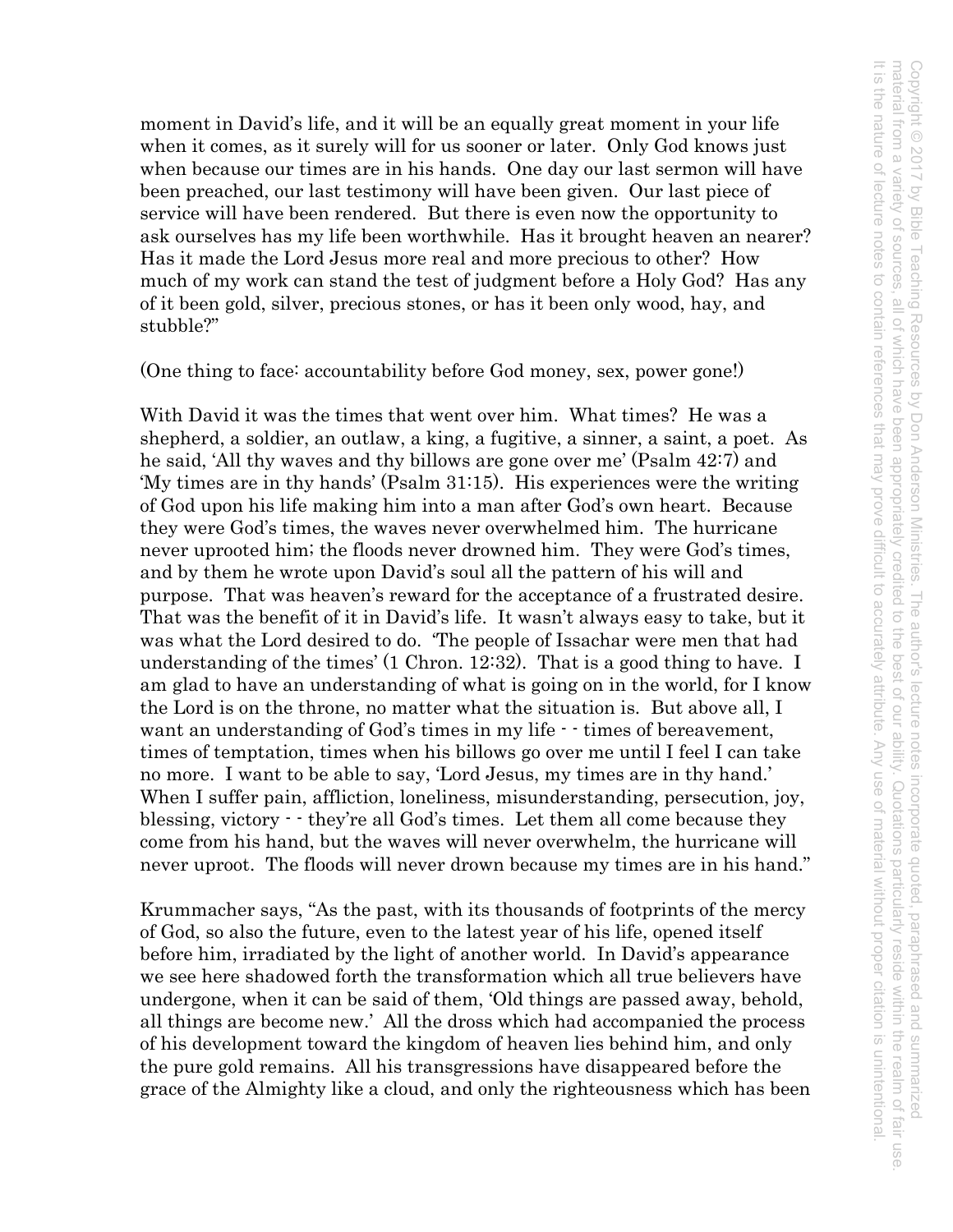wrought in him by the Holy Spirit remains before us in fair and symmetrical unfolding, victoriously delivered from all the darkening and disfiguring clouds which it encountered. For this world the divine work of educating David was terminated."

#### Conclusion:

What are some of the lessons that we can learn from this particular study?

|               | Lesson #1: God graciously provides for David's needs even in his old age.                               |
|---------------|---------------------------------------------------------------------------------------------------------|
| Lesson $#2$ : | Adonijah put himself forward, and David always waited for the<br>Lord to promote him $(Psalm 75:6,7)$ . |
| Lesson $#3$ : | David never really did know what was going on in the lives of<br>his children.                          |
| Lesson $#4$ : | David takes immediate action so he can be faithful to fulfill his<br>promise.                           |
| Lesson #5:    | Adonijah found that he was "weighed in the balance and found<br>wanting."                               |
| Lesson $#6$ : | David focuses upon obedience to the word of God in his final<br>charge to Solomon.                      |
| Lesson $#7$ : | Prosperity results when we are obedient to his word.                                                    |
|               | Lesson #8: David teaches us how to die.                                                                 |

#### Psalm 78:70-72

"He also chose David his servant, and took him from the sheepfolds, from the care of the ewes with suckling lambs. He brought him to shepherd Jacob his people, and Israel his inheritance. So he shepherded them according to the integrity of his heart, and guided them with his skillful hands."

## Psalm 79:13

"So we thy people and the sheep of thy pasture will give thanks to thee forever. To all generations we will tell of thy praise."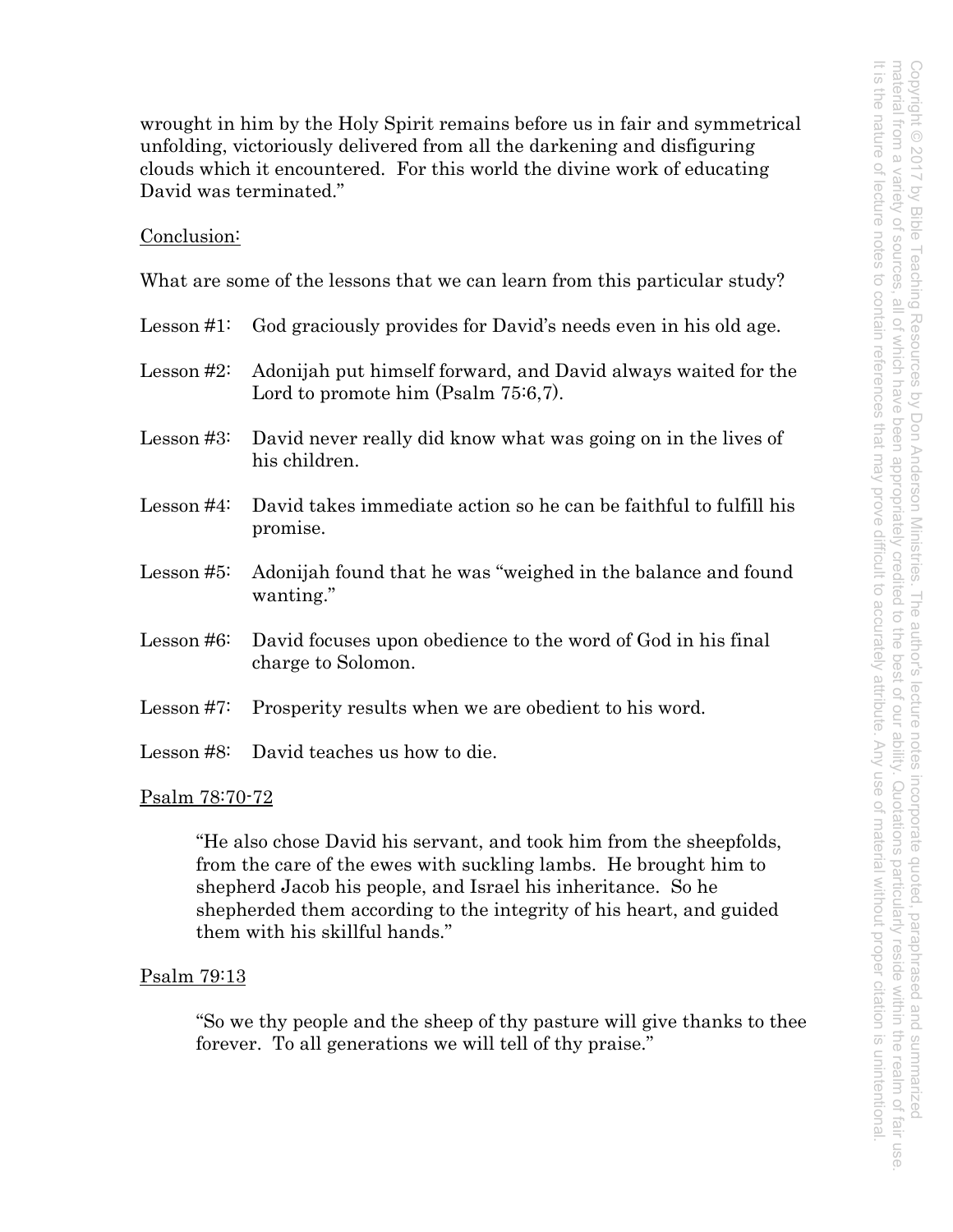#### Psalm 71:19

"For thy righteousness, O God, reaches to the heavens. Thou who has done great things, O God, who is like thee?"

#### Psalm 118:23,24

"This is the Lord's doing. It is marvelous in our eyes. This is the day which the Lord has made; let us rejoice and be glad in it."

#### Psalm 1266:5,6

"Those who sow in tears shall reap with joyful shouting. He who goes to and fro weeping, carrying his bag of seed shall indeed come again with a shout of joy, bringing his sheaves with him."

#### Psalm 128:1,2

"How blessed is everyone who fears the Lord, who walks in his way. When you shall eat of the fruit of your hands, you'll be happy, and it will be well with you."

(David after he finished speaking to Solomon said: Bring me my pen, I feel a psalm coming on! Bring me my harp, I think we can sing this one..)

I think it would be altogether fitting as we conclude our series in the life of David to meditate upon the phrases of the 23rd Psalm:

### "THE LORD IS MY SHEPHERD"

 Even when I fled into the land of the Philistines and lived in Ziklag. Even when I tried to find my own happiness with Bathsheba on the roof of the palace.

#### "I SHALL LACK NOTHING"

He has abundantly met my needs at every turn! "And if all this had been too little, I would have given you even more."

#### "HE MAKES ME LIE DOWN IN GREEN PASTURES"

You gave me a kingdom, a palace, a capital city, and the ark of God.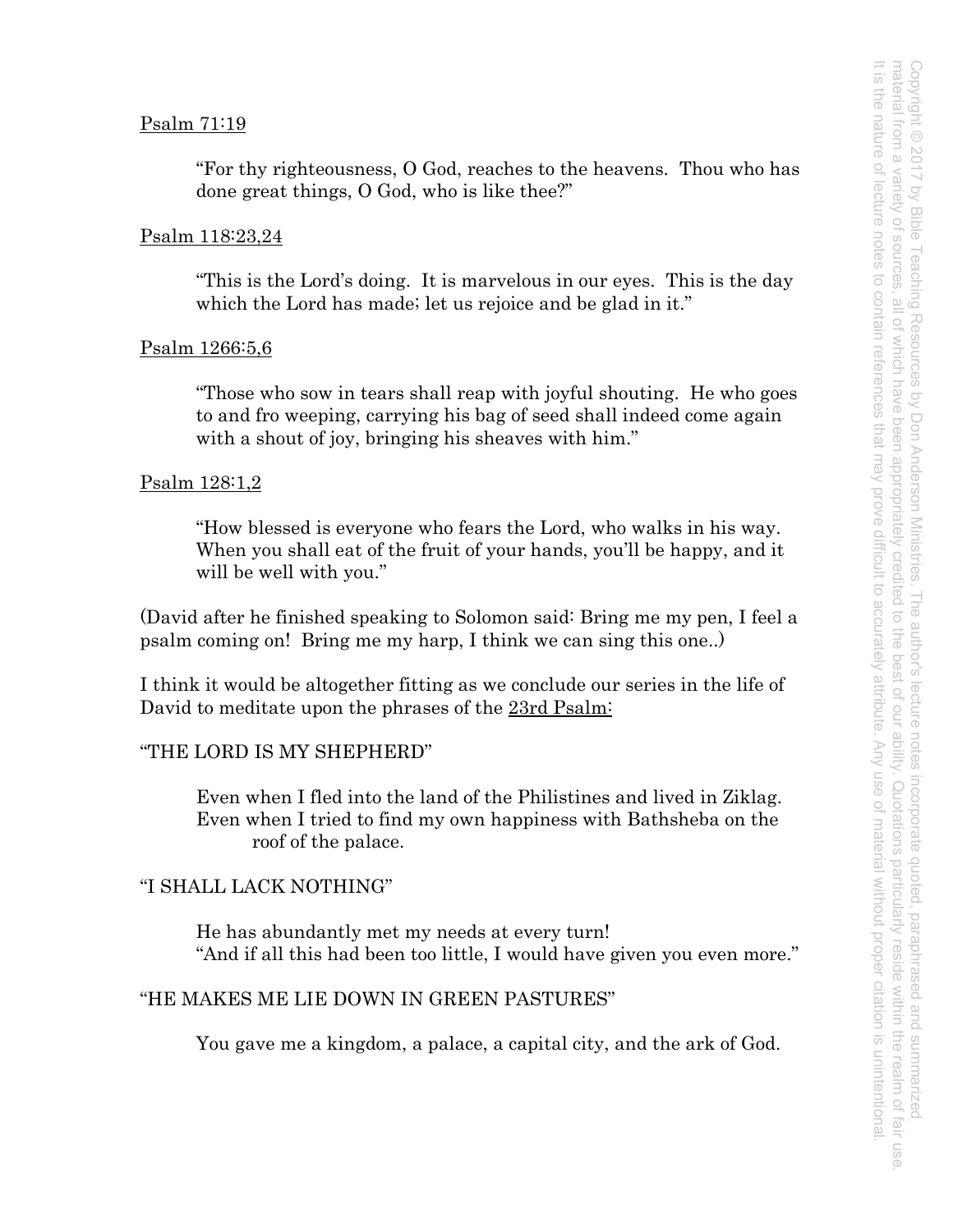## "HE LEADS ME BESIDE THE QUIET WATERS"

There would have been more of these times if I had just been more patient and let you lead.

#### "HE RESTORES MY SOUL"

When you sent Jonathan to me and sustained me in the ashes of Ziklag, and forgave me of my sin.

#### "HE GUIDES ME IN THE PATHS OF RIGHTEOUSNESS"

"The steps and stops of a good man are ordered by the Lord" and a lot of times I want to stray.

## "FOR HIS NAME'S SAKE"

By doing this, you have made the enemies of the Lord show utter contempt. To you be the glory! Great things you have done!

## "EVEN THOUGH I WALK THROUGH THE VALLEY OF THE SHADOW OF DEATH"

I sure was here a lot with the deaths of four of my children, and the desires of Saul and Absalom to kill me. (Samuel, Saul, Jonathan)

## "I WILL FEAR NO EVIL"

Because you "work all things together for good" in our lives.

#### "FOR YOU ARE WITH ME"

And that should have been enough, but a lot of times I felt all alone down here and didn't realize your presence.

## "YOUR ROD AND YOUR STAFF THEY COMFORT ME"

During the times I let you lead and sensed your guidance in my life.

"YOU PREPARE A TABLE BEFORE ME IN THE PRESECE OF MY ENEMIES"